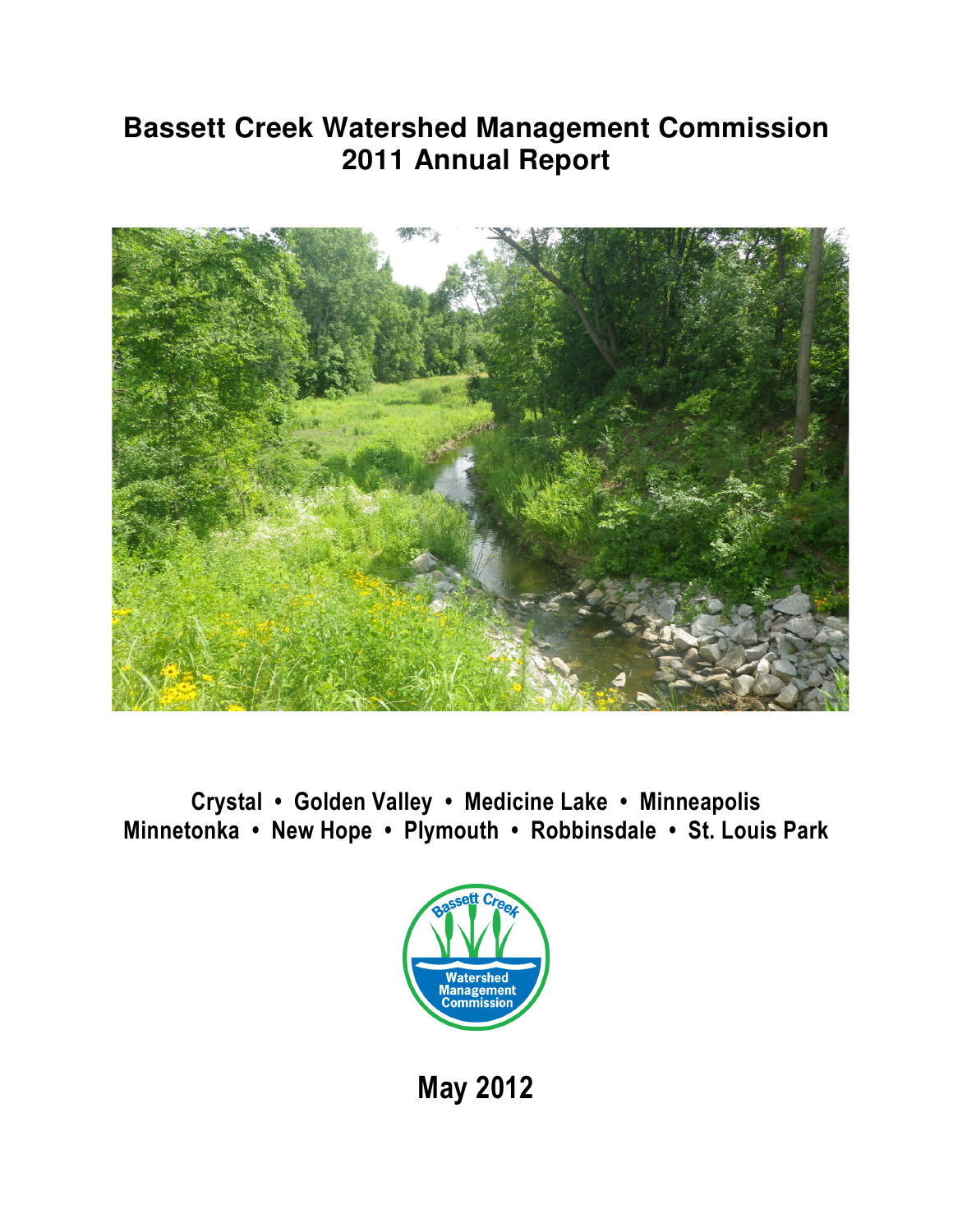## **Bassett Creek Watershed Management Commission** 2011 Annual Report

### **Table of Contents**

| Α.        |  |
|-----------|--|
| <b>B.</b> |  |
| C.        |  |
| D.        |  |
| Е.        |  |
| F.        |  |
| G.        |  |
| H.        |  |
| L.        |  |
| J.        |  |
| Κ.        |  |
|           |  |
| A.        |  |
| Β.        |  |
| C.        |  |
| D.        |  |
|           |  |

Cover photo: Plymouth Creek Streambank Restoration Project, Plymouth, Minnesota (Photo credit: Derek Asche, City of Plymouth)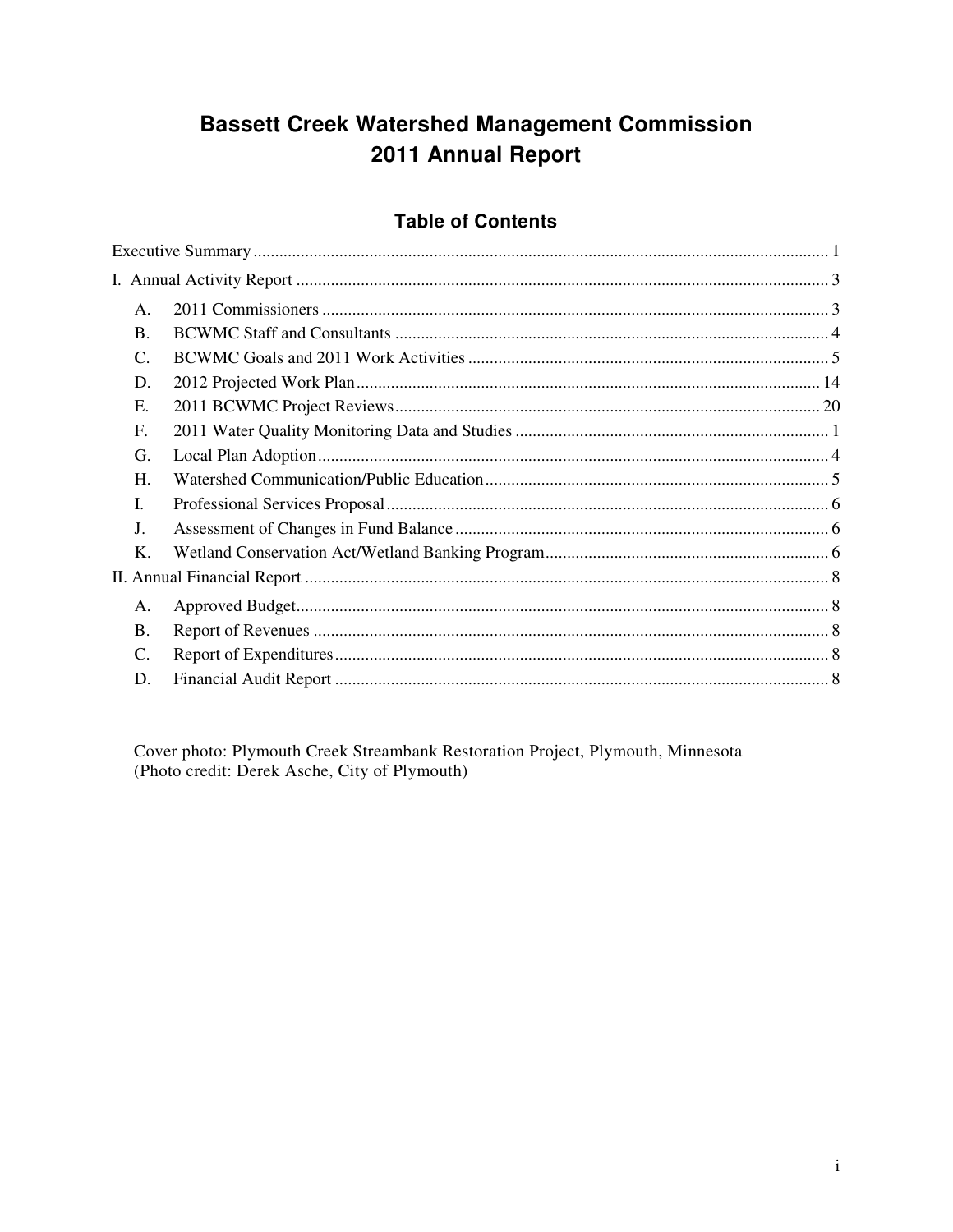## **List of Appendices**

- Appendix A Financial Information
- Appendix B Resolutions
- Appendix C Capital Improvements Program
- Appendix D Web Site Usage Report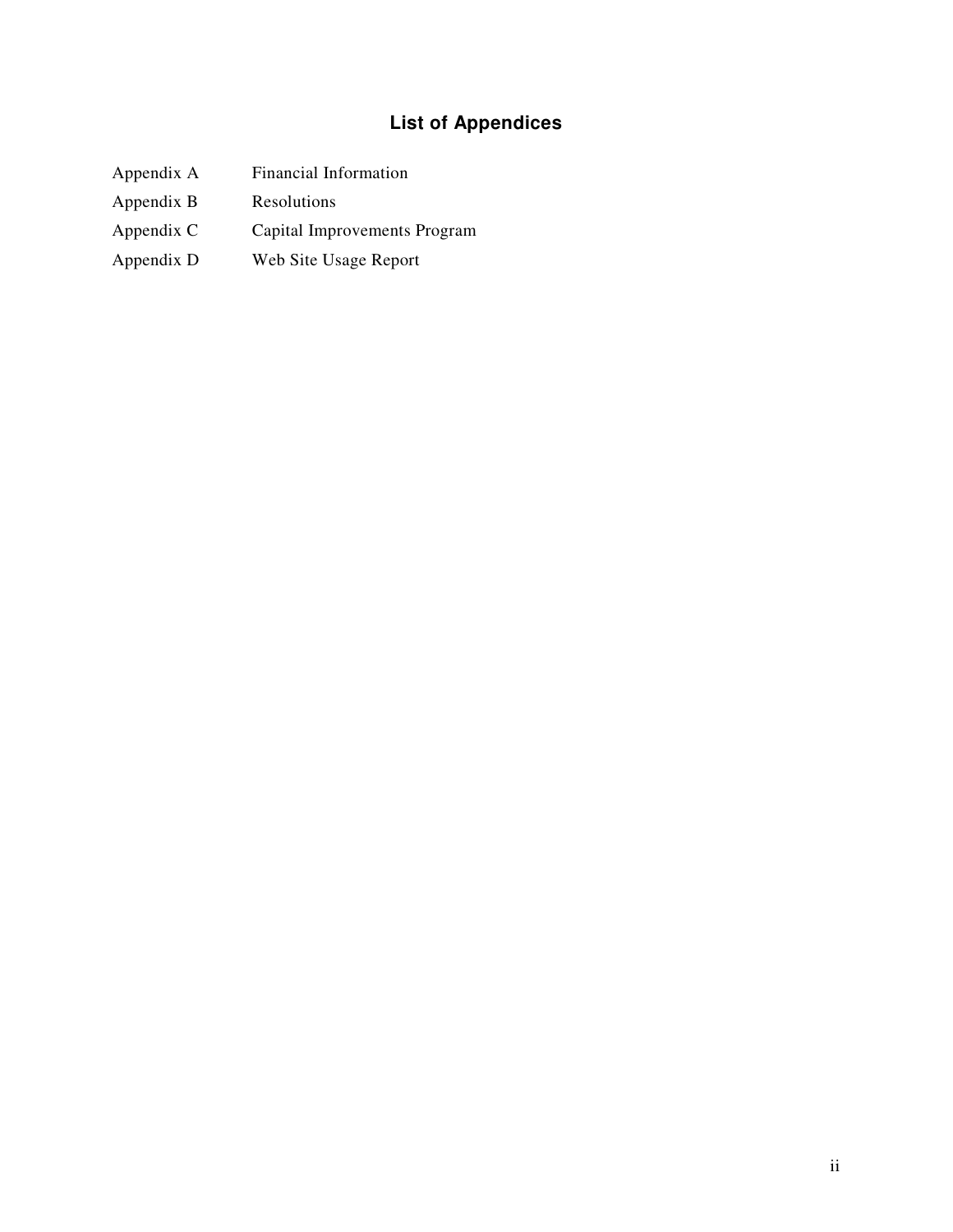

# **Executive Summary: 2011 Annual Report**

# **BCWMC's 2011 Activities & Achievements**

The BCWMC's activities and projects are guided by its Watershed Management Plan (Plan). The most recent version of the BCWMC's Plan was approved by the Minnesota Board of Water and Soil Resources (BWSR) and adopted by the BCWMC in 2004. The Commission is in the process of updating its Plan for approval and adoption in 2014 per BWSR's revision schedule. This summary highlights the BCWMC's accomplishments and work during its fiscal year 2011 (February 1, 2011 — January 31, 2012) in the following areas: capital improvements program, water quality activities, and education activities. See the full 2011 Annual Report for more details.

# **Capital Improvements Program (CIP)**

The BCWMC continued to implement its capital improvements program. The 2011 achievements included:

- Substantial completion of two streambank restoration projects: 1) Main Stem Channel, Crystal border to Regent Ave., in Golden Valley and Crystal–total estimated project cost is \$636,100; and 2) Plymouth Creek, Medicine Lake to 26th Ave, in Plymouth–total estimated project cost is \$965,200. Both projects received BWSR Clean Water Fund grants. The projects will reduce the contribution of sediment and phosphorus carried by the creeks to downstream waters.
- Beginning work on two other streambank restoration projects: 1) Main Stem Channel, Wisconsin Avenue to Rhode Island Avenue, and Duluth Street to the Golden Valley – Crystal boundary, in Golden Valley–the total estimated project cost is \$580,200; and 2) North Branch, 32nd Avenue North to Douglas Drive North, in the City of Crystal–the total estimated project cost is \$834,900.
- Completed feasibility studies for 1) Bassett Creek Main Stem Restoration Project Golden Valley Road to Irving Avenue North –in Golden Valley and Minneapolis; 2) Wirth Lake Outlet Modification Project, in Golden Valley; and 3) Schaper Pond enhancements, in Golden Valley. The BCWMC received BWSR Clean Water Fund grants for the Main Stem and Wirth Lake outlet projects.
- In August and September 2011 BWSR approved and the BCWMC adopted, respectively, a major plan amendment to add the following projects to the BCWMC's 10-year CIP: Bassett Creek Main Stem Restoration Project – Golden Valley Road to Irving Avenue North; 2) Wirth Lake Outlet Modification Project; and 3) Lakeview Park pond construction.
- Applied for and obtained a \$217,500 BWSR Clean Water Fund Grant for the BCWMC's 2012 Bassett Creek Main Stem Restoration Project – Golden Valley Road to Irving Avenue North.



The BCWMC Annual Report has been prepared in accordance with the Annual Reporting Requirements as set forth in the Minnesota Rules Chapter 8410.0150, subparts 1, 2, and 3.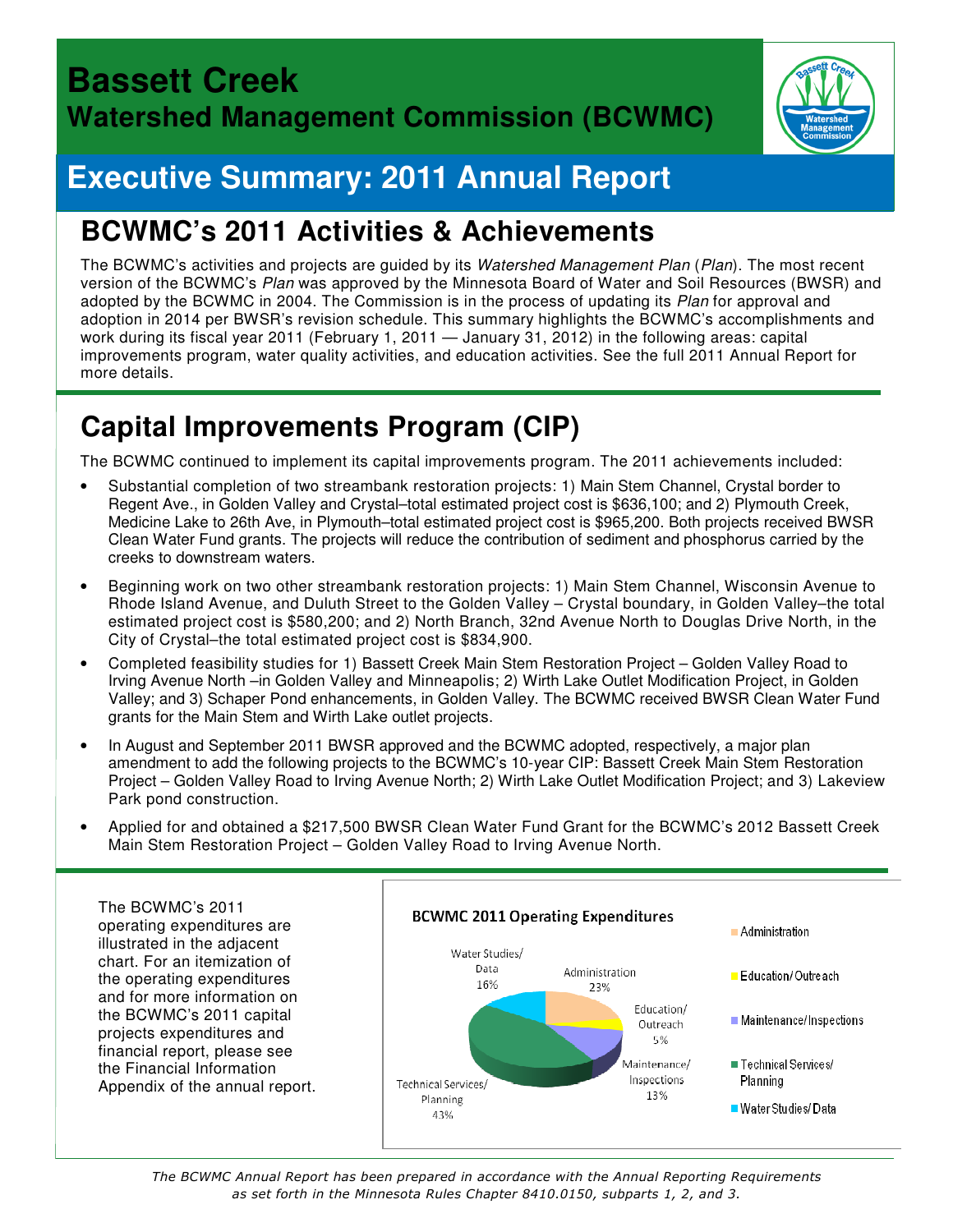## **Water Quality Activities**

In 2011, the BCWMC implemented the following water quality activities:

- The U.S. EPA approved the Medicine Lake TMDL, and the Sweeney Lake TMDL;
- Provided BCWMC representation to the Minnesota Pollution Control Agency's Twin Cities Metropolitan Area Chlorider Project;
- Participated in Metropolitan Council Environmental Services' Citizen-Assisted Monitoring Program (CAMP) for six lakes;
- Conducted detailed water quality monitoring and analysis for Westwood Lake in St. Louis Park and Golden Valley, and Crane Lake in Minnetonka;
- Prepared a report on the phosphorus internal loading investigation of Twin

Lake in Golden Valley;

- Participated in the Upper Mississippi River Bacterial TMDL with representatives on the stakeholder and TAC groups;
- Performed continuous stream monitoring on Bassett Creek, in cooperation with the Metropolitan Council Environmental Services and the Minneapolis Park and Recreation Board (WOMP station); and,
- Participated in Hennepin County's River Watch program by funding monitoring of Bassett Creek for benthic invertebrates, which are indicators of stream health.

## **Education Activities**

In 2011, the BCWMC implemented the following education-related activities:

- Conducted a watershed tour of six BCWMC CIP projects;
- Completed the 2011 2015 Education and Outreach Plan, which was then adopted by the BCWMC.
- Participated in a watershed education alliance with four neighboring WMOs and supported the alliance's workshops;
- Published in local newspapers articles on water quality best management practices;
- Provided watershed education to the public at the following public events - Plymouth Yard/Garden Expo, Plymouth Environmental Quality Fair, and Golden Valley Days;
- Provided native plant seed packets at watershed education events;
- Partnered with Blue Thumb, a local program that encourages homeowners to use native plantings, rain gardens, and shoreline stabilization to reduce runoff from home yardscapes;
- Cosponsored Metro Blooms rain garden workshops with member cities;
- Participated in Metro WaterShed Partners, including the Minnesota Waters "Let's Keep Them Clean" media campaign.

Watershed Management Commission (BCWMC) is governed by a board composed of representatives from each of the nine member cities: Crystal Golden Valley Medicine Lake Minneapolis Minnetonka New Hope **Plymouth** St. Louis Park and Robbinsdale. Representatives are appointed by their cities and serve threeyear terms on the board.

> Vatershed Management

The Bassett Creek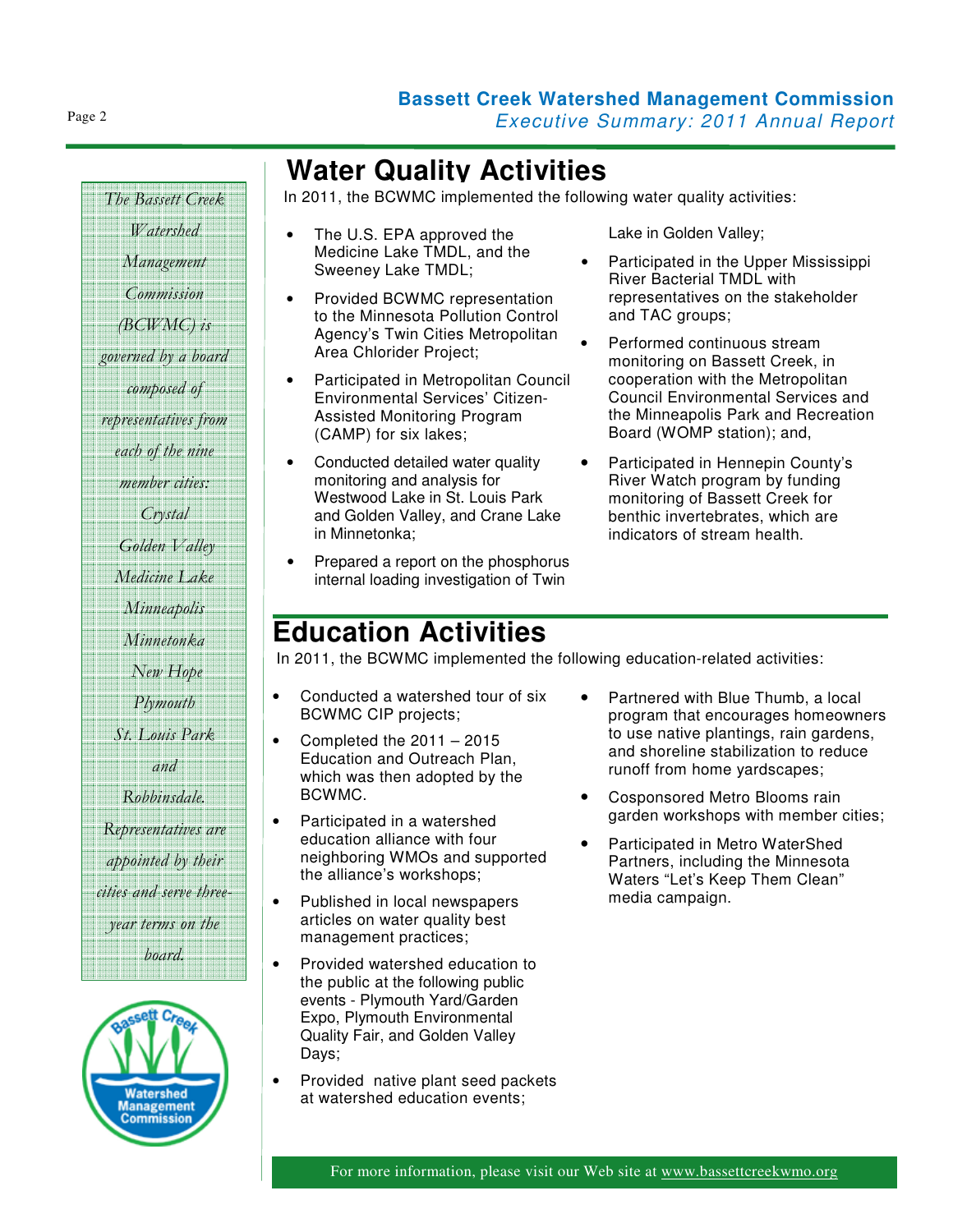This annual report covers the Bassett Creek Watershed Management Commission's (BCWMC) activities for fiscal year 2011 (February 1, 2011—January 31, 2012). The BCWMC Annual Report was prepared to meet the Annual Reporting Requirements as set forth in Minnesota Rules Chapter 8410.0150, subparts 1, 2, and 3.

|  |  | A. 2011 Commissioners |
|--|--|-----------------------|
|--|--|-----------------------|

| Municipality /<br><b>Term Expiration</b> | <b>Commissioners</b>                                                                                                                                                                                                                               | <b>Alternates</b>                                                                                                              |
|------------------------------------------|----------------------------------------------------------------------------------------------------------------------------------------------------------------------------------------------------------------------------------------------------|--------------------------------------------------------------------------------------------------------------------------------|
| Crystal<br>February 1, 2012              | Pauline Langsdorf<br>8100 33rd Avenue North<br>Crystal, MN 55427<br>763-544-1317<br>langsdorfp@aol.com                                                                                                                                             | <b>Stuart Stockhaus</b><br>3437 Adair Avenue North<br>Crystal, MN 55422                                                        |
| <b>Golden Valley</b><br>February 1, 2012 | Linda Loomis, Chair<br>City of Golden Valley<br>7800 Golden Valley Road<br>Golden Valley, MN 55427<br>763-593-3990<br>lloomis@goldenvalleymn.org                                                                                                   | David Hanson<br>1030 Angelo Drive<br>Golden Valley, MN 55422<br>763-588-1478<br>davewhanson@gmail.com                          |
| <b>Medicine Lake</b><br>February 1, 2012 | <b>Ted Hoshal</b><br>6960 Madison Avenue West, Suite 2<br>Minneapolis, MN 55427-3627<br>763-541-1140<br>dthoshal@luma-gard.com                                                                                                                     | John O'Toole<br>181 Peninsula Road<br>Medicine Lake, MN 55441-4113                                                             |
| <b>Minneapolis</b><br>February 1, 2013   | Michael Welch, Treasurer<br>212 Thomas Avenue S.<br>Minneapolis, MN 55405<br>612-385-6885<br>mjewelch@gmail.com                                                                                                                                    | Lisa Goddard<br>214 Logan Avenue North<br>Minneapolis, MN 55405<br>763-475-0010<br>lgoddard@srfconsulting.com                  |
| <b>Minnetonka</b><br>February 1, 2013    | Jacob Millner (effective August 2011)<br>2300 Nottingham Court<br>Minnetonka, MN 55305<br>jbmillner@gmail.com<br>Bonnie Harper-Lore (until May 2011)<br>12505 Ridgemount Ave. W.<br>Minnetonka, MN 55305<br>952-525-0667<br>bonnieLore@comcast.net | Tony Wagner<br>1804 Traymore Road<br>Minnetonka, MN 55305<br>952-512-1817<br>twagner@eminnetonka.com                           |
| <b>New Hope</b><br>February 1, 2013      | John Elder<br>City of New Hope<br>4401 Xylon Ave. N.<br>New Hope, MN 55428<br>763-531-5100<br>jelder@ci.new-hope.mn.us                                                                                                                             | Daniel Stauner<br>City of New Hope<br>4401 Xylon Avenue N.<br>New Hope, MN 55428<br>763-536-1415<br>dstauner@ci.new-hope.mn.us |
| Plymouth<br>February 1, 2014             | Ginny Black, Vice Chair<br>Plymouth City Hall<br>3400 Plymouth Blvd<br>Plymouth 55447<br>763-509-5004<br>Black.ginny@att.net                                                                                                                       | Judy Johnson<br>Plymouth City Hall<br>3400 Plymouth Blvd<br>Plymouth 55447<br>763-509-5001<br>jjohnson@plymouthmn.gov          |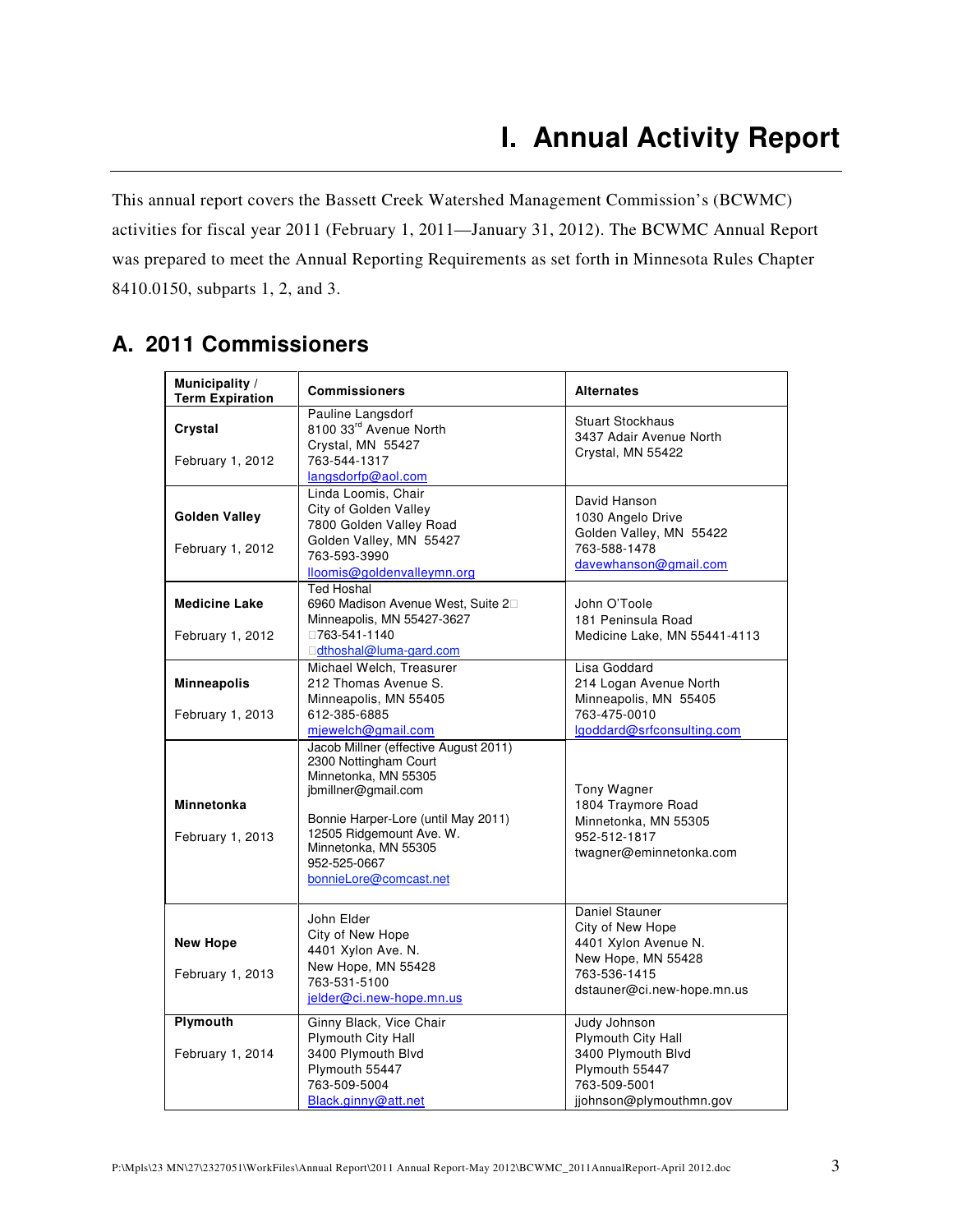| Municipality /<br><b>Term Expiration</b> | <b>Commissioners</b>            | <b>Alternates</b>    |
|------------------------------------------|---------------------------------|----------------------|
| Robbinsdale                              | Wayne Sicora                    | Vacant               |
|                                          | 3706 Abbott Ave. North          |                      |
| February 1, 2014                         | Robbinsdale 55422               |                      |
|                                          | 763-532-8165                    |                      |
|                                          | Wayne.sicora@gmail.com          |                      |
| <b>St. Louis Park</b>                    | Jim de Lambert, Secretary       | <b>Justin Riss</b>   |
|                                          | 9257 West 22 <sup>nd</sup> Lane | 3732 Penn Ave S.     |
| February 1, 2014                         | St. Louis Park, MN 55426        | St. Louis Park 55426 |
|                                          | 763-489-3150                    | justinriss@yahoo.com |
|                                          | jimd@liesch.com                 |                      |

## **B. BCWMC Staff and Consultants**

#### **Administrator**

Geoff Nash (until September 20, 2011) Watershed Consulting, LLC 6920 Hillcrest Lane Edina, MN 55435 952-925-5119 gnashbcwmc@gmail.com

#### **Engineer**

Leonard J. Kremer, P.E. Karen L. Chandler, P.E. James P. Herbert, P.E. Barr Engineering Company 4700 West 77th Street Minneapolis, MN 55435-4803 952-832-2600 lkremer@barr.com kchandler@barr.com jherbert@barr.com

#### **Attorney**

Charlie LeFevere Kennedy & Graven 470 U.S. Bank Plaza 200 South Sixth Street Minneapolis, MN 55402 612-337-9215 clefevere@kennedy-graven.com

#### **Bassett Creek Recording Administrator**

Amy Herbert c/o Barr Engineering Company 4700 West 77th Street Minneapolis, MN 55435-4803 952-832-2652 bcra@barr.com

#### **Deputy Treasurer**

Susan Virnig City of Golden Valley 7800 Golden Valley Road Golden Valley, MN 55427 763-593-8010 svirnig@ci.golden-valley.mn.us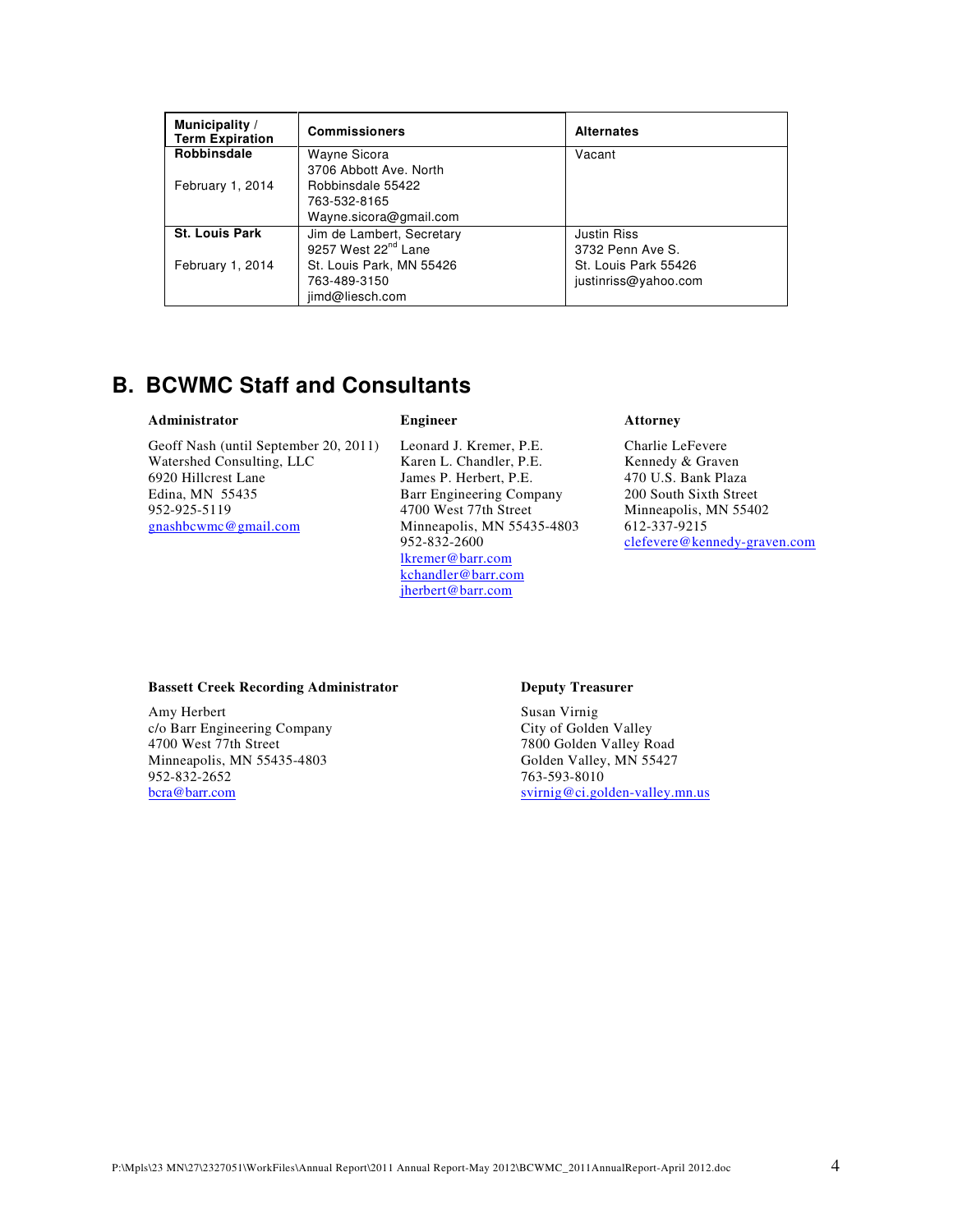## **C. BCWMC Goals and 2011 Work Activities**

#### **Description of Overall Goals**

The BCWMC's general goals fall under the categories of water quality, flood control, erosion and sediment control, stream restoration, wetland management, groundwater, public ditches, and public involvement and information. The goals are to:

- Manage the water resources of the watershed, with input from the public, so that the beneficial uses of wetlands, lakes, and streams remain available to the community.
- Improve the quality of stormwater runoff reaching the Mississippi River by reducing the nonpoint source pollution (including sediment) carried as stormwater runoff.
- Protect and enhance fish and wildlife habitat and maintain shoreland integrity.
- Reduce flooding along the Bassett Creek trunk system which is defined as:
	- a. The main channel from Medicine Lake to the Mississippi River.
	- b. The North Branch from upstream of County Road 9 to its junctions with the Main Stem near T.H. 100.
	- c. The Sweeney Lake Branch, from its source in Section 5, T29N, R21W to its junction with the Main Stem downstream of Sweeney Lake.
	- d. Plymouth Creek, from the point where it intersects with Highway 55 in Section 17, T228N, R22W to Medicine Lake, including the lake.
	- e. The designated water quantity and water quality storage facilities.
	- f. All other drains designated as trunks by the BCWMC.
- Protect human life, property, and surface water systems that could be damaged by flood events.
- Regulate stormwater runoff discharges and volumes to minimize flood problems, flood damages, and the future costs of stormwater management systems.
- Provide leadership and assist member cities with coordination of intercommunity stormwater runoff planning and design.
- Prevent erosion and sedimentation to the greatest extent possible to protect the BCWMC's water resources from increased sediment loading and associated water quality problems.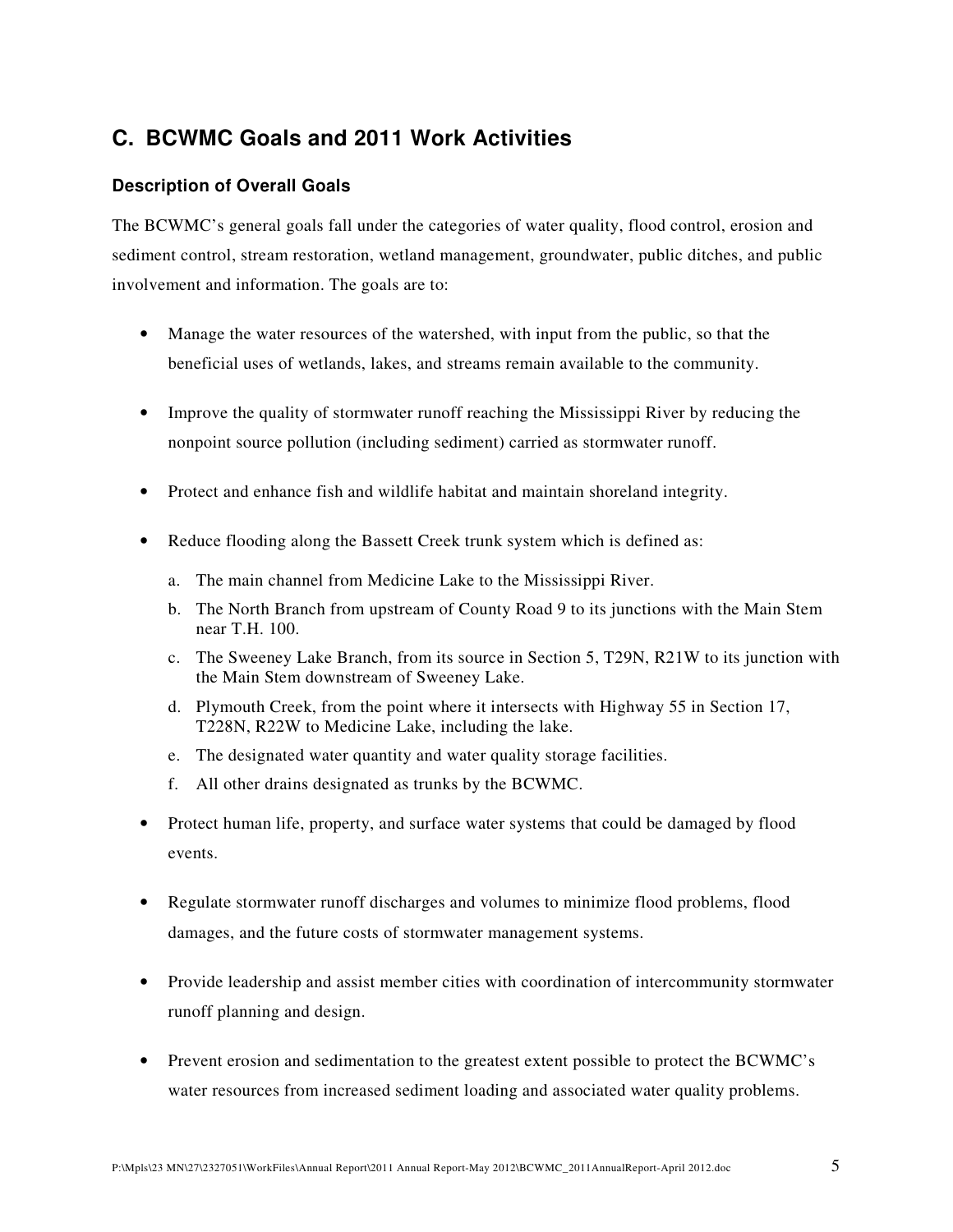- Implement soil protection and sedimentation controls whenever necessary to maintain health, safety, and welfare.
- Implement stream restoration measures whenever necessary to maintain health, safety, and welfare.
- Maintain or enhance the natural beauty and wildlife habitat value of Bassett Creek.
- Achieve no net loss of wetlands in the BCWMC, in conformance with the Minnesota Wetland Conservation Act (WCA) and associated rules.
- Protect the quantity and quality of groundwater resources.
- Manage public ditches in a manner that recognizes their current use as urban drainage systems.
- Raise awareness of the watershed's existence and the role that the BCWMC plays in protecting water quality and preserving the watershed's health and aesthetics.
- Enable the target audiences to have confidence in the BCWMC's expertise and participate in a meaningful way in the planning process and ongoing projects conducted by the BCWMC.
- Raise awareness of the impact that individuals, businesses, and organizations have upon water quality and motivate these audiences to change personal/corporate behavior that has a negative impact on water quality and the watershed.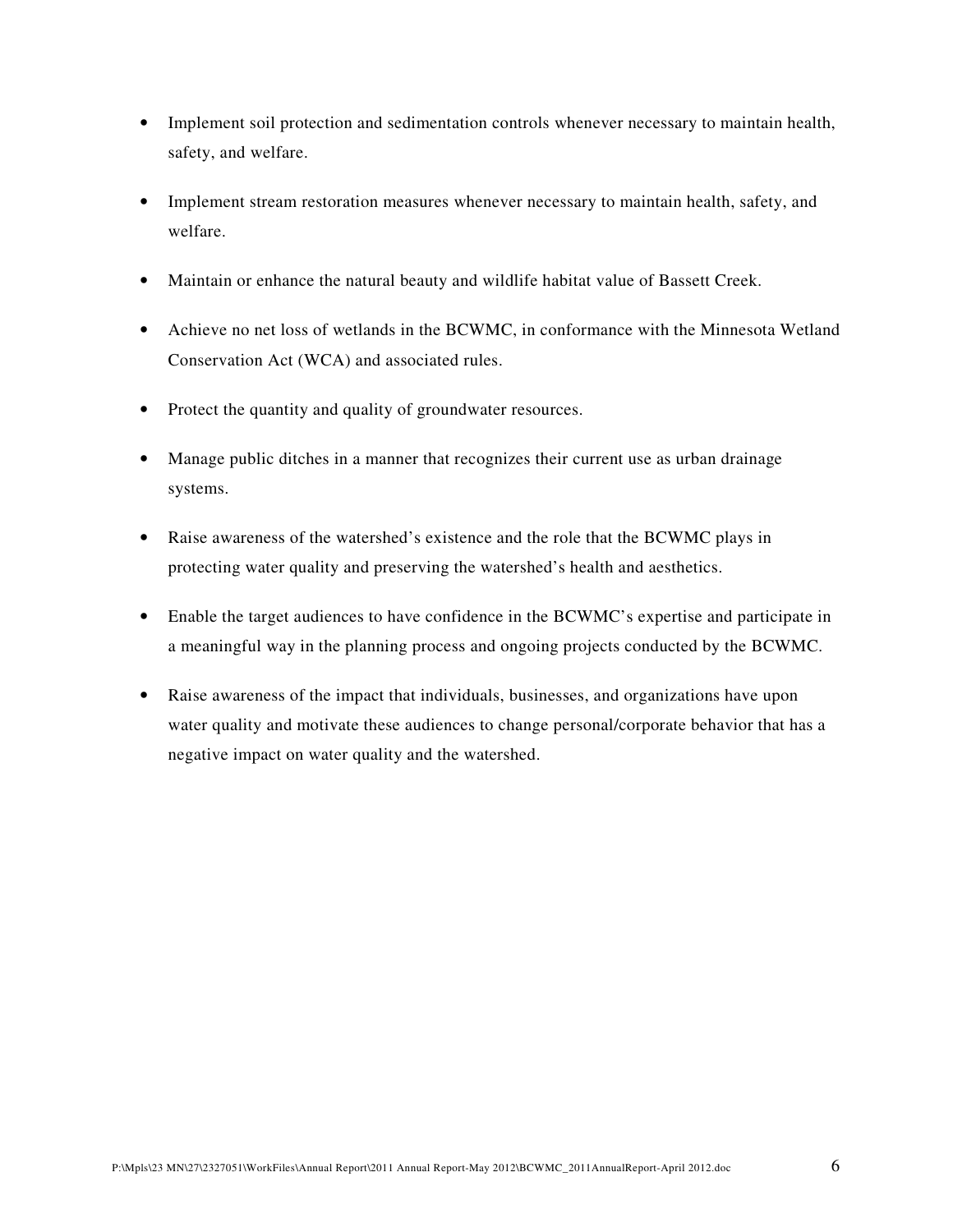#### **2011 Work Activities Completed**

In addition to the activities described in the Executive Summary, the BCWMC conducted the following activities in 2011. Work associated with review of development proposals is listed in Section E. Work related to water quality monitoring is addressed in Section F.

**Capital Improvements Program (CIP)—**The BCWMC continued to implement its capital improvements program. In 2011, these achievements included:

- 1. Progress on CIP projects. The following CIP projects were completed or underway in 2011:
	- o Bassett Creek Main Stem streambank restoration project in the cities of Golden Valley and Crystal, from the Crystal-Golden Valley border to Regent Avenue.
	- o Plymouth Creek streambank restoration project in Plymouth, from  $26<sup>th</sup>$  Ave N to Medicine Lake.
	- o Bassett Creek Main Stem streambank restoration project in Golden Valley, from Wisconsin Avenue to Rhode Island Avenue and from Duluth Street to the Golden Valley – Crystal boundary.
	- o North Branch of Bassett Creek streambank restoration project in the City of Crystal, from 32nd Avenue North to Douglas Drive North.
	- o Completed feasibility studies for 1) Bassett Creek Main Stem restoration project Golden Valley Road to Irving Avenue North –in Golden Valley and Minneapolis; 2) Wirth Lake Outlet Modification Project, in Golden Valley; and 3) Schaper Pond enhancements, in Golden Valley, as recommended by the Sweeney Lake TMDL Implementation Plan.
	- o A major plan amendment was submitted to, and approved by, BWSR in 2011, which included the addition of the following projects to the BCWMC's CIP:
		- Bassett Creek Main Stem restoration project in Golden Valley and Minneapolis, from Golden Valley Road to Irving Avenue North.
		- Wirth Lake outlet modification project in Golden Valley; project will prevent backflow from the creek during flooding which would reduce phosphorus loading to the lake, as recommended in the Wirth Lake TMDL Implementation Plan.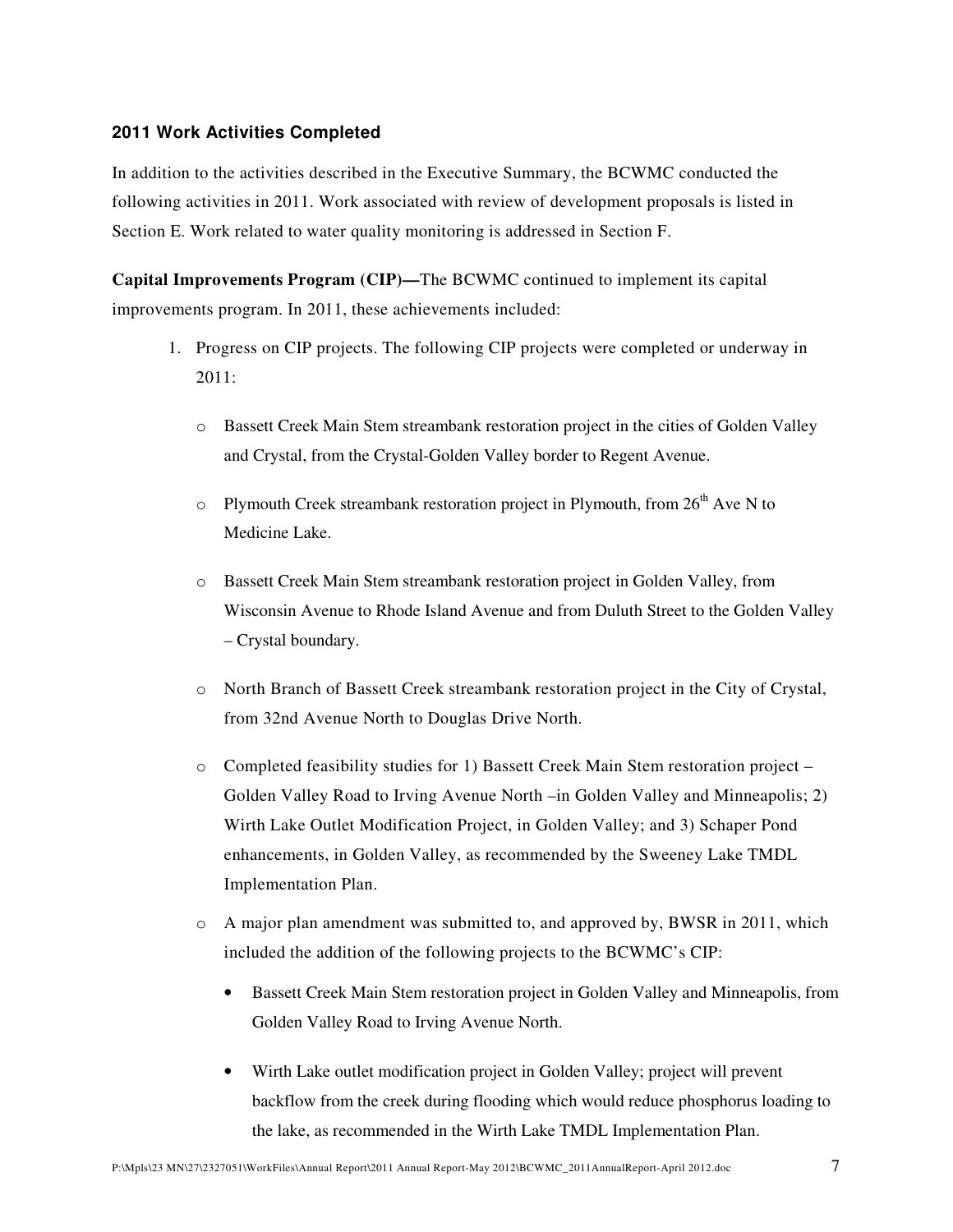• Lakeview Park pond construction to reduce nutrient loading to Medicine Lake (an impaired water).

At their September 15, 2011 meeting, the BCWMC passed resolution 11-08, approving the major plan amendment.

- 2. Applying for and obtaining a \$217,500 BWSR Clean Water Fund Grant for the Bassett Creek Main Stem streambank restoration project in Golden Valley and Minneapolis, from Irving Avenue North to Golden Valley Road.
- 3. BWSR Clean Water Fund Grant Administration:
	- a. Signing a grant agreement, and preparing and gaining approval of a work plan for the BCWMC's Wirth Lake outlet modification project, in Golden Valley.
	- b. Submitting project updates, reports, etc. for the BWSR Clean Water Fund Grants for the following BCWMC CIP projects:
		- i. Main Stem channel restoration, Crystal border to Regent, in Golden Valley and Crystal
		- ii. Plymouth Creek restoration, Medicine Lake to  $26<sup>th</sup>$  Ave N, in Plymouth
		- iii. Wirth Lake outlet modification, in Golden Valley

The BCWMC's 10-year capital improvements plan and potential future water quality capital improvements plan are included in the BCWMC *Watershed Management Plan* (September 2004). The table listing the BCWMC's capital improvement projects, updated to include all of the plan amendments, is appended.

**Next Generation Watershed Management Plan—**In 2011, work began on issue identification for the Next Generation Watershed Management Plan, which the Commission will submit to the state for approval and expects to adopt in 2014.

**Impaired Waters and Total Maximum Daily Loads (TMDL) Studies**—The following water bodies in the Bassett Creek Watershed were listed in the Minnesota Pollution Control Agency's (MPCA) draft 2012 *"Inventory of Impaired Waters"*. The inventory includes listings of (1) impaired waters that require the development of a TMDL study, (2) impaired waters that have an approved TMDL study, but are not yet meeting water quality standards, and (3) impaired waters from natural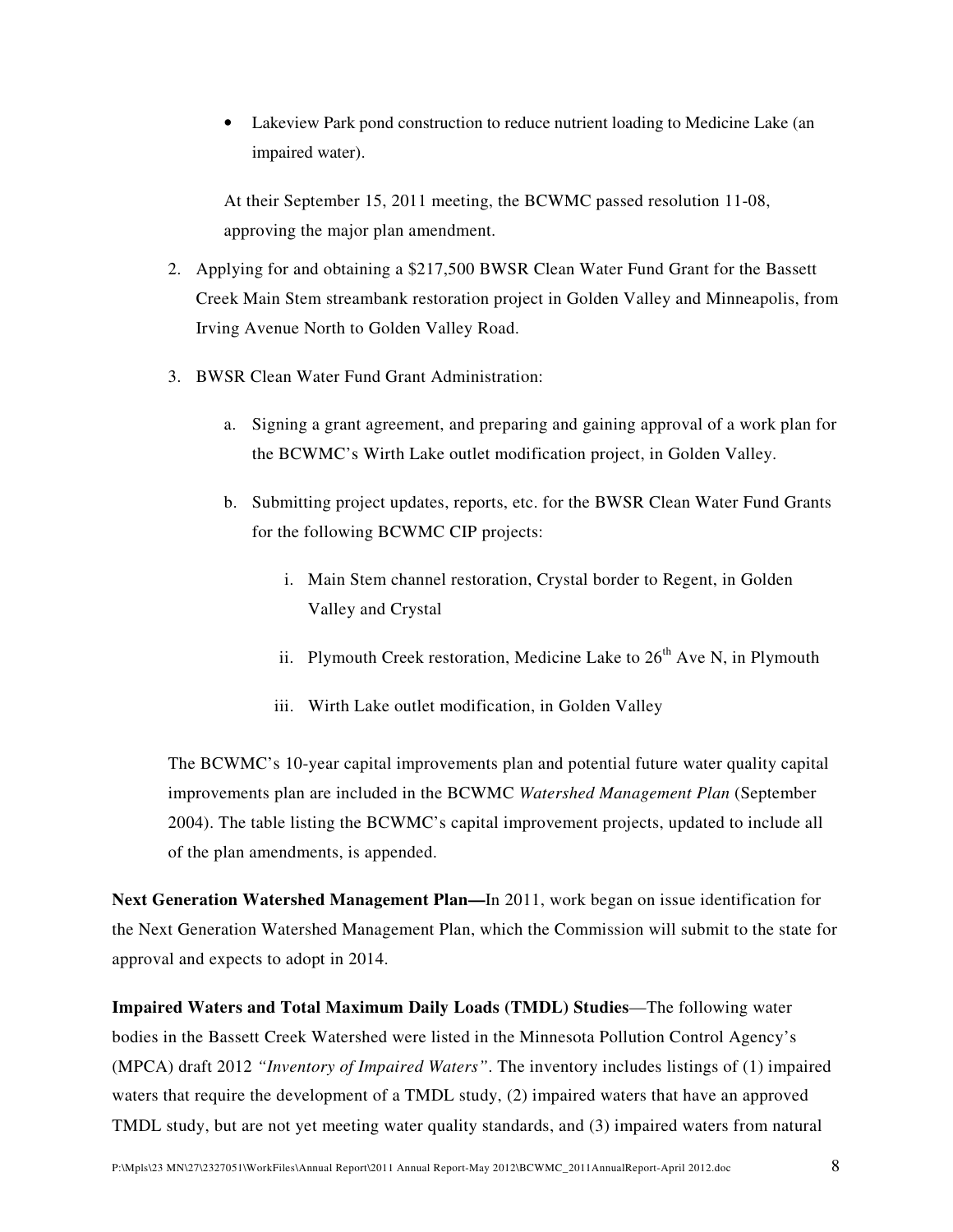causes that do not require a TMDL study. The inventory is available at the MPCA's Impaired Waters web site: http://www.pca.state.mn.us/water/tmdl/tmdl-303dlist.html.

| <b>Water Body</b><br>$(Lake/River ID \#)$                                             | <b>Pollutant or Stressor (Year of Listing)</b>                                            |
|---------------------------------------------------------------------------------------|-------------------------------------------------------------------------------------------|
| <b>Bassett Creek from Medicine</b><br>Lake to Mississippi River<br>$(07010206 - 538)$ | Fish bioassessments (2004)<br>Fecal coliform (2008)<br>Chloride (2010)                    |
| Sweeney Lake (27-0035-01)                                                             | Nutrient/Eutrophication Biological indicators (2004)                                      |
| Wirth Lake (27-0037-00)                                                               | Nutrient/Eutrophication Biological indicators (2002)<br>Mercury in fish tissue $(1998)^1$ |
| Medicine Lake $(27-0104-00)$                                                          | Nutrient/Eutrophication Biological indicators (2004)<br>Mercury in fish tissue $(2004)^1$ |
| Parkers Lake (27-0107-00)                                                             | Mercury in fish tissue (1998)                                                             |
| Northwood Lake (27-0627-00)                                                           | Nutrient/Eutrophication Biological indicators (2004)                                      |
|                                                                                       |                                                                                           |

<sup>1</sup> The MPCA completed a statewide mercury TMDL that was approved 2007

• **Sweeney Lake TMDL Study—**In the *Final EPA-Approved MPCA 2004 CWA 303(d) List of Impaired Waters*, Sweeney Lake was listed as impaired due to excess nutrients (phosphorus). The TMDL was approved on August 10, 2011.

For more information about the Sweeney Lake TMDL study, visit the following Web sites:

- o The Sweeney Lake TMDL project Web site maintained by SEH, Inc. is at http://www.sehinc.com/online/sweeney.
- o The Sweeney Lake TMDL project Web site maintained by the MPCA is at http://www.pca.state.mn.us/water/tmdl/project-sweeneylake.html.
- o The TMDL page on the Bassett Creek Watershed Management Commission's Web site is at http://www.bassettcreekwmo.org/TMDLs/TMDLStudyHomepage.htm
- **Medicine Lake TMDL Study—**In the *Final EPA-Approved MPCA 2004 CWA 303(d) List of Impaired Waters*, Medicine Lake was listed as impaired due to excess nutrients (phosphorus). The TMDL and implementation plan were approved on February 8, 2011.

For more information about the Medicine Lake TMDL study, please visit the following Web sites:

o The Medicine Lake TMDL project Web site maintained by the MPCA is at http://www.pca.state.mn.us/water/tmdl/project-medicinelake-phosphorus.html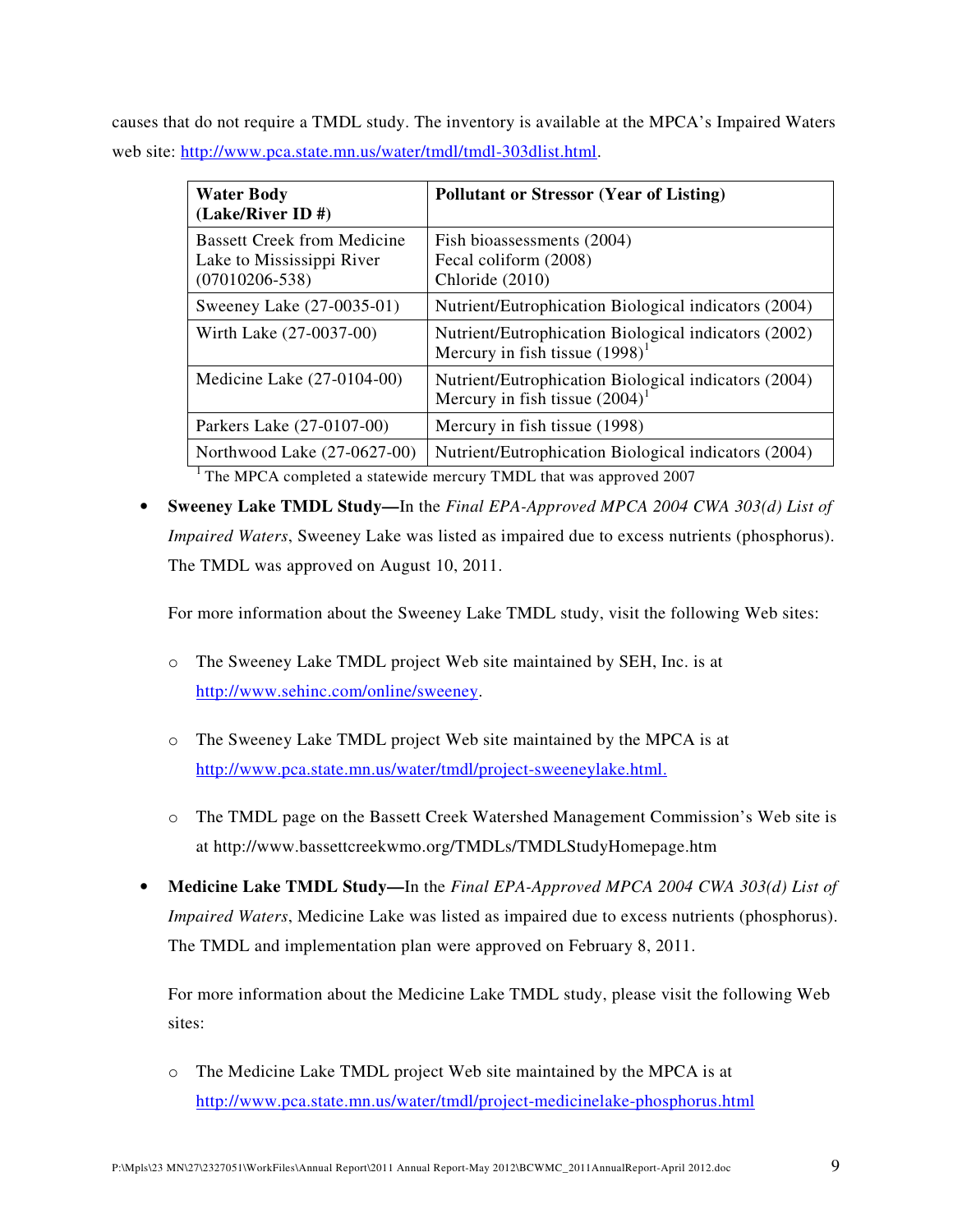- o The TMDL page on the Bassett Creek Watershed Management Commission's Web site is at http://www.bassettcreekwmo.org/TMDLs/TMDLStudyHomepage.htm
- **Wirth Lake TMDL Study—**In the *Final EPA-Approved MPCA 2004 CWA 303(d) List of Impaired Waters*, Wirth Lake was listed as impaired due to excess nutrients (phosphorus in amounts greater than the state's goal of 40 micrograms per liter). The Wirth Lake TMDL and implementation plan were approved October 25, 2010.

For more information about the Wirth Lake TMDL study, visit the following Web sites:

- o The Wirth Lake TMDL project Web site maintained by the MPCA is at http://www.pca.state.mn.us/water/tmdl/project-wirthlake.html
- o The TMDL page on the Bassett Creek Watershed Management Commission's Web site is at http://www.bassettcreekwmo.org/TMDLs/TMDLStudyHomepage.htm
- **Bassett Creek Fish Bioassessment Listing—**In the Final EPA-Approved MPCA *2004 CWA 303(d) List of Impaired Waters*, the Main Stem of Bassett Creek, from Medicine Lake to the Mississippi River, was listed as impaired for fish (biota). In response to this listing, the MPCA completed fish sampling of the creek in 2008. The MPCA is currently reviewing the existing biota standards/listing criteria. The TMDL will be completed as part of the future watershed-wide TMDL (see "Watershed-wide TMDL").
- **Bassett Creek Fecal Coliform Listing** In the *2008 Final TMDL List Inventory of all Impaired Waters*, Bassett Creek, from Medicine Lake to the Mississippi River, was listed as impaired for fecal coliform. In response to this listing, the BCWMC and the MPCA cooperating in collecting and analyzing E. coli samples of Bassett Creek between July 2008 and June 2010. The samples confirmed the presence of E. coli bacteria. The Bassett Creek watershed is included in the Upper Mississippi River Bacteria TMDL project, which is currently underway. Additional data for the Upper Mississippi River E. coli TMDL was collected in 2010 and 2011, and identification of the likely sources of bacteria pollution began in 2011 and will continue in 2012. Stakeholder meetings will also continue in 2012. The draft TMDL report is expected sometime in 2013. The Upper Mississippi River E. coli TMDL project Web site maintained by the MPCA is at http://www.pca.state.mn.us/water/tmdl/project-uppermiss-bacteria.html.
- **Watershed-wide TMDL—**In 2010, the BCWMC considered the MPCA's suggestion that the BCWMC prepare a watershed-wide TMDL for the remaining impaired waters in the BCWMC – Bassett Creek (impaired for fecal coliform, fish bioassessments, and chloride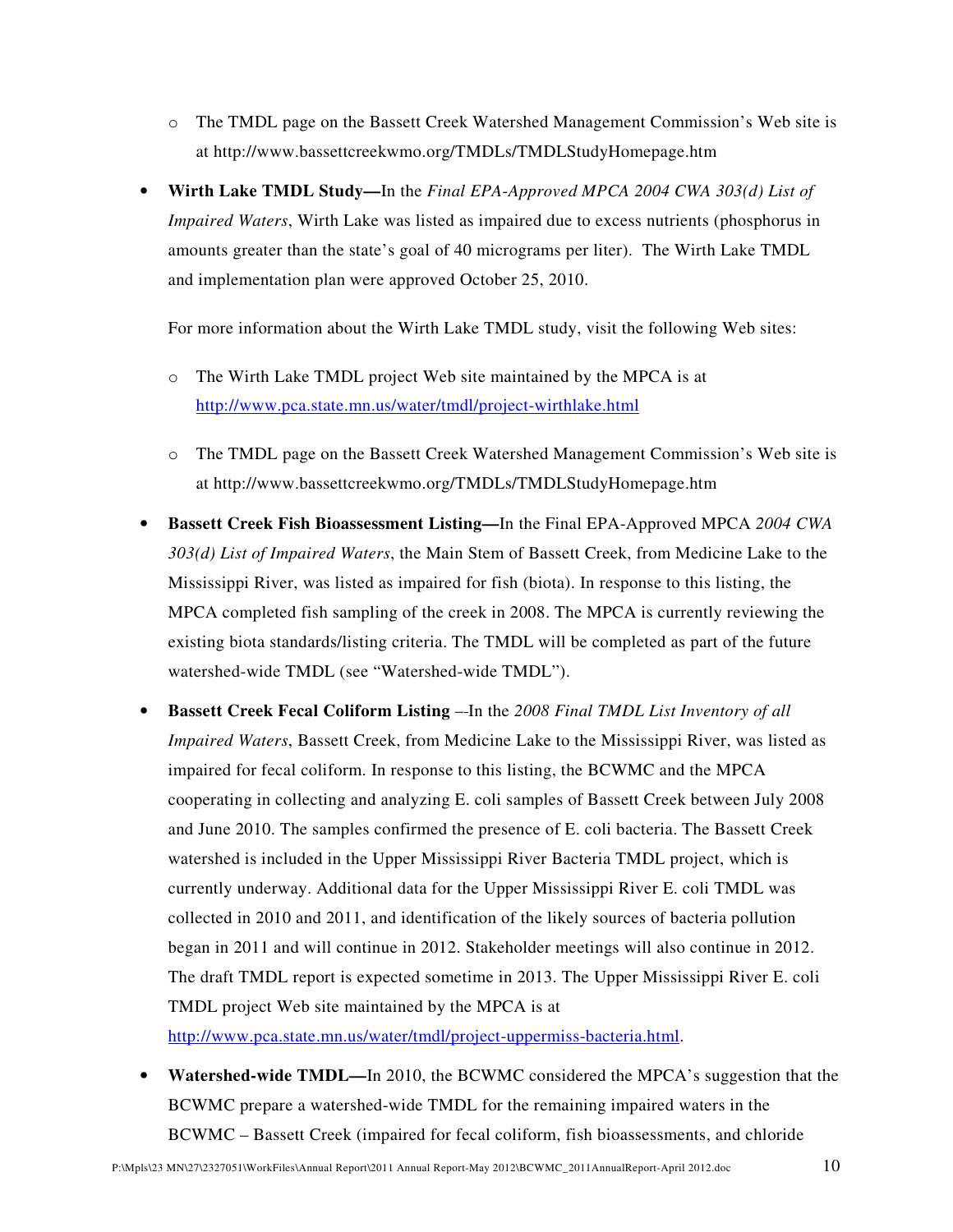(draft 2010)), and Northwood Lake (impaired for nutrient/eutrophication biological indicators (total phosphorus)). However, with the inclusion of the Bassett Creek watershed in the Upper Mississippi River E. coli TMDL, and the MPCA's review of its existing biota standards/listing criteria, the BCWMC decided not to pursue the watershed-wide TMDL at this time. In 2011, the MPCA indicated that funding for a watershed-wide TMDL for the Bassett Creek watershed would be available in 2020 or later. The watershed-wide TMDL would cover the current Bassett Creek and Northwood Lake impairments, along with any future listings between now and 2020.

**Capital Improvement Project (CIP) Reserve Account.** In 2005 the BCWMC established a \$250,000 reserve fund to address shortages in available funding in any given year for construction of water quality CIP projects. The BCWMC agreed to revisit the reserve account policy each year. In 2011 the BCWMC made no changes to the policy.

**Annual Report—**The BCWMC prepared the 2010 Annual Report as set forth in the Minnesota Rules Chapter 8410.0150. The report was submitted to the Board of Water and Soil Resources and is available online at the Bassett Creek Watershed Management Commission Web site at http://www.bassettcreekwmo.org.

**Citizen Involvement—** The BCWMC encourages citizen participation, including providing an opportunity at each monthly BCWMC meeting for the Commission to hear citizen-input about agenda and non-agenda items. The BCWMC posts its meeting calendar, upcoming meeting agendas, meeting materials, and previous meeting minutes on its Web site (www.bassettcreekwmo.org) to provide citizens an opportunity to attend BCWMC and BCWMC Committee meetings and to monitor BCWMC actions. The BCWMC notified the public of and held public hearings on June 16 and September 15, 2011, to receive Public Testimony and Comments of Member Cities Regarding the Proposed Major Plan Amendment to the BCWMC's Watershed Management Plan.

**Water Quantity—**The BCWMC continued its lake- and stream-gauging program. The lake-gauging program consisted of collecting lake-level readings at Medicine Lake, Sweeney Lake, Parkers Lake, Westwood Lake, Crane Lake (Ridgedale Pond), Northwood Lake and the Theodore Wirth Park storage area (upstream of the Highway 55 control structure). Lake levels were measured twice per month between April and September, and once per month taken outside this period.

The stream-gauging program consisted of periodically surveying stages or inspecting the creek during periods of high flow. The BCWMC also participated with the Metropolitan Council and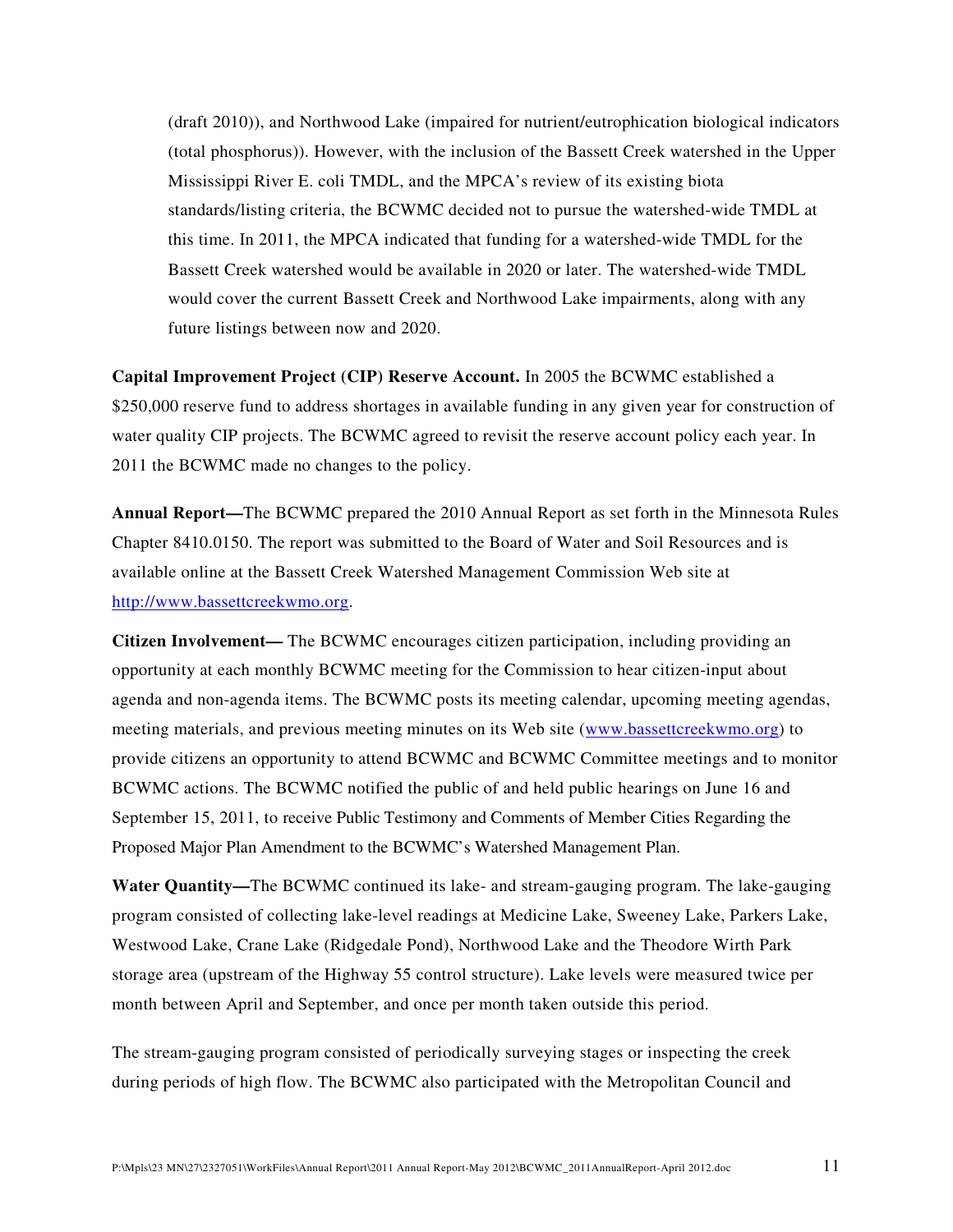Minneapolis Park and Recreation Board on the watershed outlet monitoring program (WOMP) designed to continuously monitor flow and water quality.

**Watershed Inspection—**The BCWMC performed monthly erosion control inspections of construction sites within the watershed. Following each inspection, a letter was prepared and sent to the applicable municipality listing construction projects and the improvement needed for effective erosion control. Although the inspections are typically performed April through October each year, the inspections were discontinued following the August inspection because of budget concerns.

**Flood Control Project Inspection—**Because of budget concerns, the BCWMC did not perform its annual inspection of the flood control project structures in 2011.

**Development Proposals—**The BCWMC reviewed 28 development proposals in the watershed for conformance to water quality and flooding policies. The BCWMC reviewed 22 development proposals the previous year. See Section E: Project Reviews.

**Review of Adjacent WMO Plans/Plan Amendments**—In 2011, the BCWMC reviewed and commented on the General Amendment to the 2011 – 2021 Mississippi Watershed Management Organization Watershed Management Plan.

**Technical Advisory Committee—**Technical Advisory Committee meetings are open to the public and the meeting times and dates are posted on the BCWMC's Web site as well as at the BCWMC's official notice posting site of Golden Valley City Hall. The BCWMC directed its Technical Advisory Committee (TAC) to meet eight times during 2011 to review the following items:

- 1. Hydrologic and water quality modeling;
- 2. The BCWMC's Capital Improvement Program, projects to be added to it, and the Commission's annual timeline for updating it;
- 3. The components of the BCWMC's responsibility with the Main Stem trunk system;
- 4. The integration of BCWMC TMDL projects into the CIP;
- 5. Engineering services needs of the BCWMC;
- 6. The itinerary for the BCWMC's 2011 watershed tour;
- 7. Lakes to be sampled in the CAMP program;
- 8. Minnesota Pollution Control Agency Comments on the Sweeney Lake TMDL;
- 9. BCWMC's role as a categorical waste load allocator;
- 10. Electronic data collection of surface water elevations;
- 11. Permit review procedures;
- 12. Water quality trading and banking programs;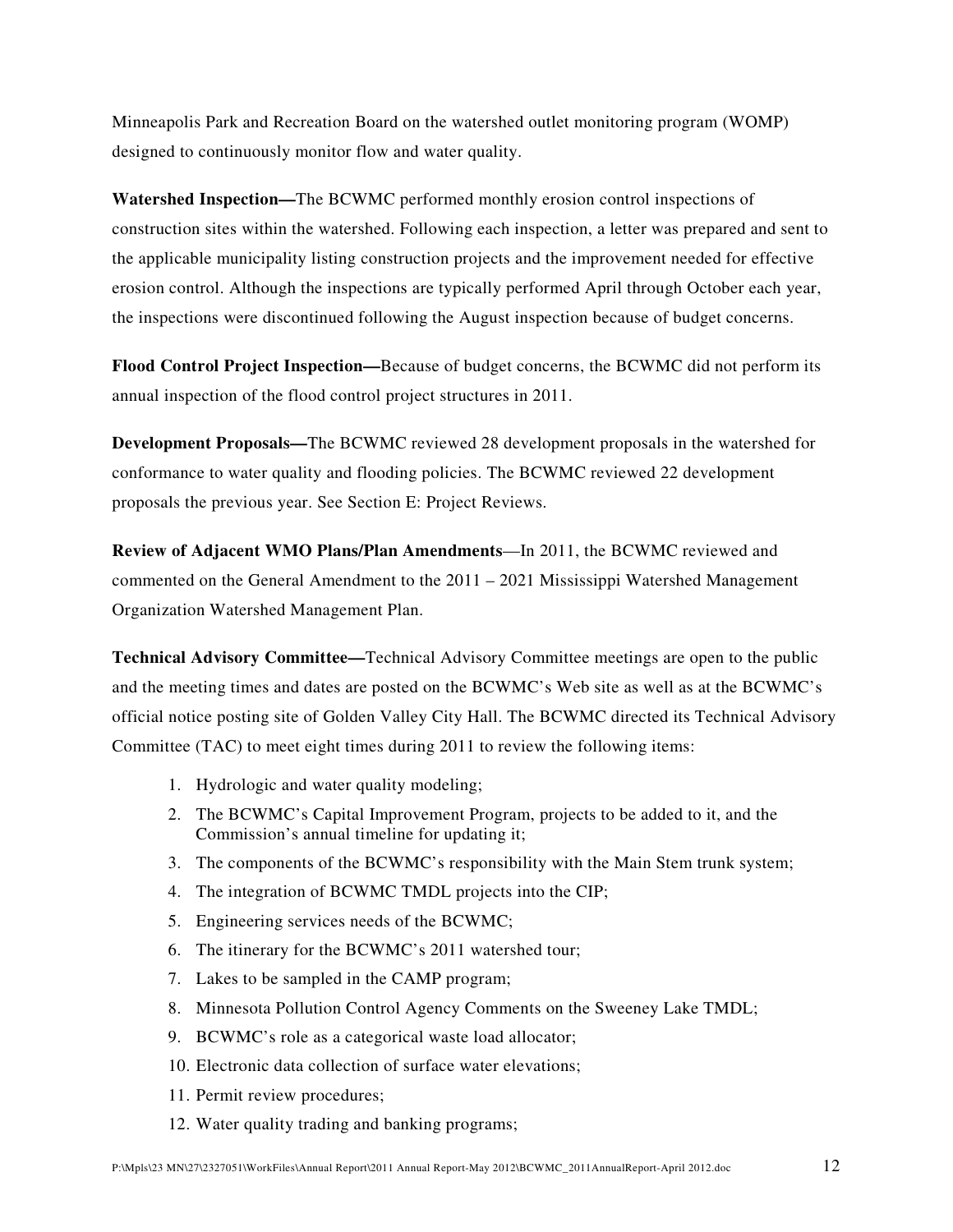- 13. The BCWMC's draft 2012 budget;
- 14. The Commission's draft Education and Outreach Plan;
- 15. BCWMC policies for water quality treatment and non-degradation;
- 16. Next Generation Watershed Management Plan issue identification;
- 17. 2012 Channel Maintenance Fund applications; and
- 18. Preparation of a feasibility study for CIP project NL-2 (wetland-area project adjacent to the Four Season Mall site in the City of Plymouth).

**Resolutions**—The BCWMC passed 11 resolutions in fiscal year 2011. They are included in Appendix B.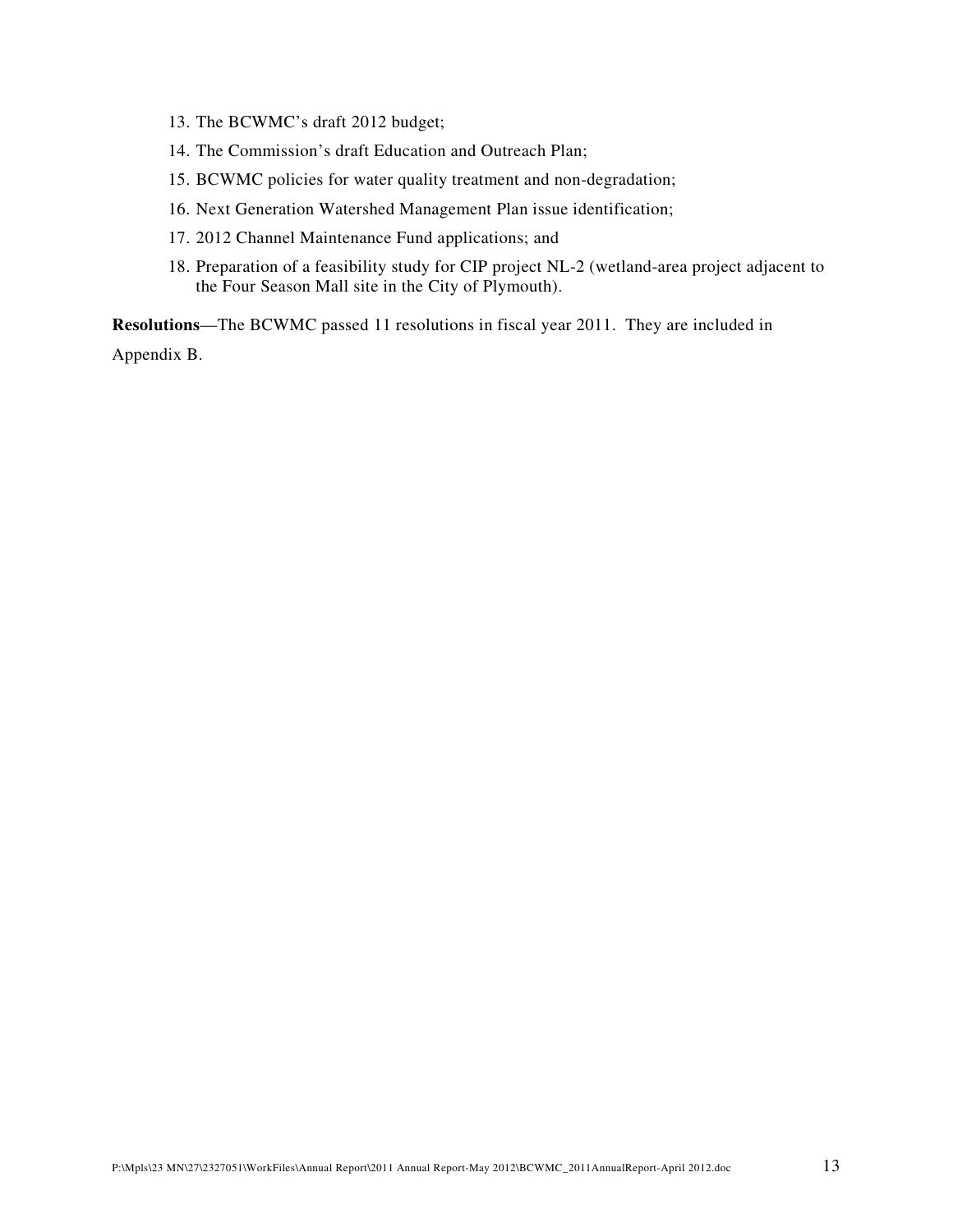## **D. 2012 Projected Work Plan**

Following is a list of tasks to be completed during 2012:

- **Capital Improvements Program (CIP)—**The BCWMC will continue to implement its capital improvements program. In 2012, this work will include:
	- 1. Capital Improvement Program and Prioritization—The BCWMC will review and update its capital improvement program and its water resource prioritization. The Capital Improvements Program is included in the report appendices.
	- 2. Progress on CIP projects:
		- o Restore Main Stem Channel, Duluth St to Crystal border –Golden Valley—the estimated project cost is \$600,000.
		- o Restore North Branch, 36th Ave to Bassett Creek Park –Crystal—the estimated project cost is \$834,900.
		- o Restore Main Stem Channel, Irving Ave to Golden Valley Road –Minneapolis and Golden Valley—the estimated project cost is \$856,000.
		- o Wirth Lake Outlet Modification (TMDL implementation project)—the estimated project cost is \$180,000.
		- o Sweeney Lake Outlet Replacement Golden Valley (to be funded using flood control project long term maintenance funds)—the estimated project cost is \$250,000.
	- 3. Completing feasibility studies for the following BCWMC CIP projects:
		- o Project NL-2, dredge Pond NB-07 in the Northwood Lake watershed, in Plymouth (proposed 2013 project)
		- o Project BC-7, water quality improvement project in the Main Stem watershed Golden Valley (proposed 2014 project)
		- o Project TW-2, Twin Lake in-lake alum treatment Golden Valley (proposed 2014 project)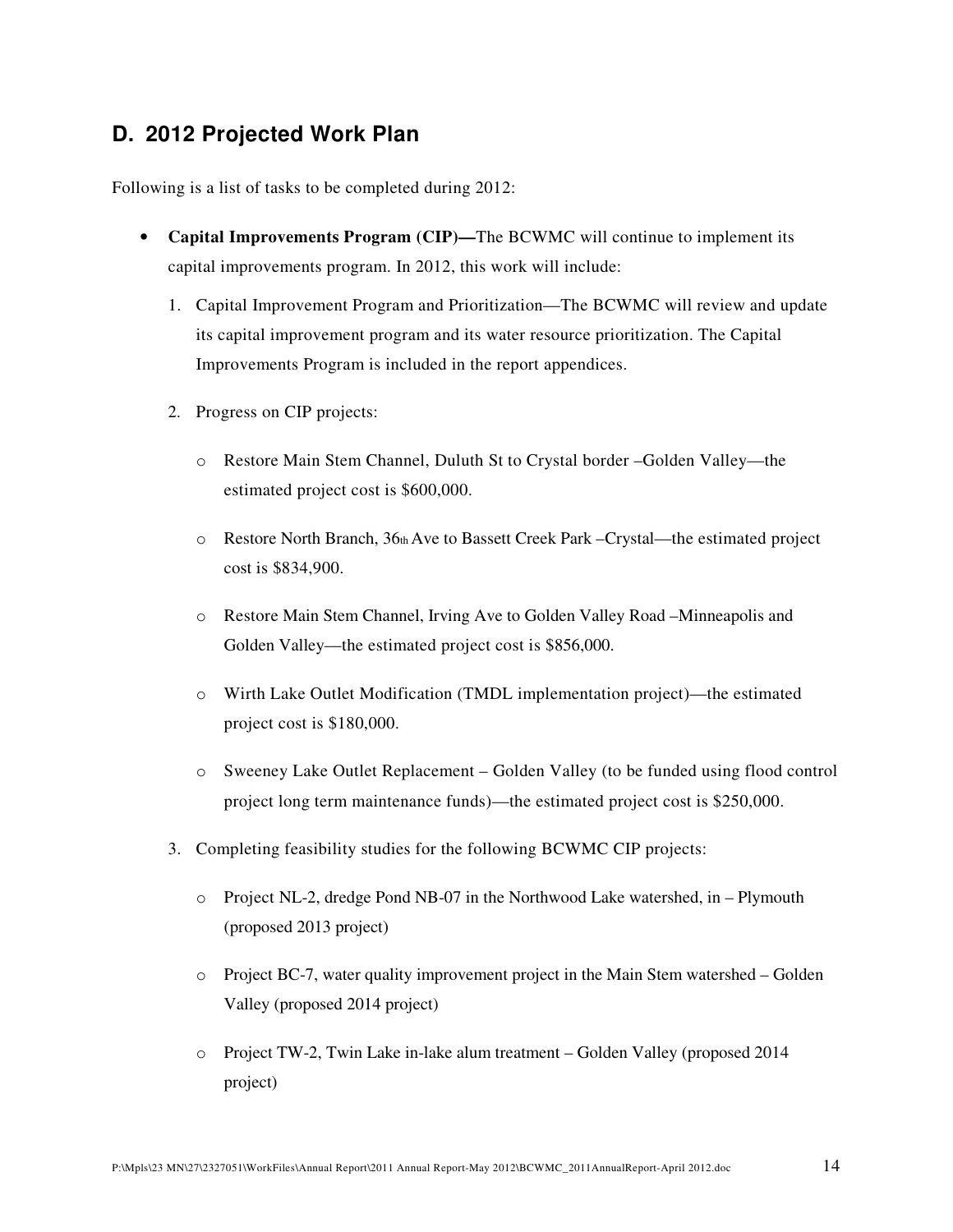- 4. Completing and gaining approval of a minor plan amendment to the BCWMC's *Watershed Management Plan* for the following project in Table 12-2 of the Plan (Water Quality Management and Flood Control 10-Year Capital Improvements Program (CIP)):
	- o CIP project NL-2, Dredge Pond NB-07 in the Northwood Lake watershed Plymouth—the estimated project cost is \$943,000.
- 5. Completing and gaining approval of a major plan amendment to the BCWMC's *Watershed Management Plan* to add the following projects to Table 12-2 of the Plan (Water Quality Management and Flood Control 10-Year Capital Improvements Program  $(CIP)$ :
	- o Project SL-3, Schaper Pond Diversion Project (Sweeney Lake TMDL implementation project) – Golden Valley—the estimated project cost is \$550,000.
	- o Project TW-2, Twin Lake in-lake alum treatment Golden Valley—the estimated project cost is \$100,000.
- 6. BWSR Clean Water Fund Grant Administration:
	- o Signing a grant agreement, and preparing and gaining approval of a work plan for the BCWMC's Main Stem channel restoration CIP project, Irving Ave to Golden Valley Road, in Minneapolis and Golden Valley.
	- o Submitting project updates, reports, etc. for the BWSR Clean Water Fund Grants for the following BCWMC CIP projects:
		- Main Stem channel restoration, Crystal border to Regent, in Golden Valley and Crystal
		- Plymouth Creek restoration, Medicine Lake to  $26<sup>th</sup>$  Ave N, in Plymouth
		- Wirth Lake outlet modification, in Golden Valley
		- Main Stem channel restoration, Irving Ave to Golden Valley Road, in Minneapolis and Golden Valley.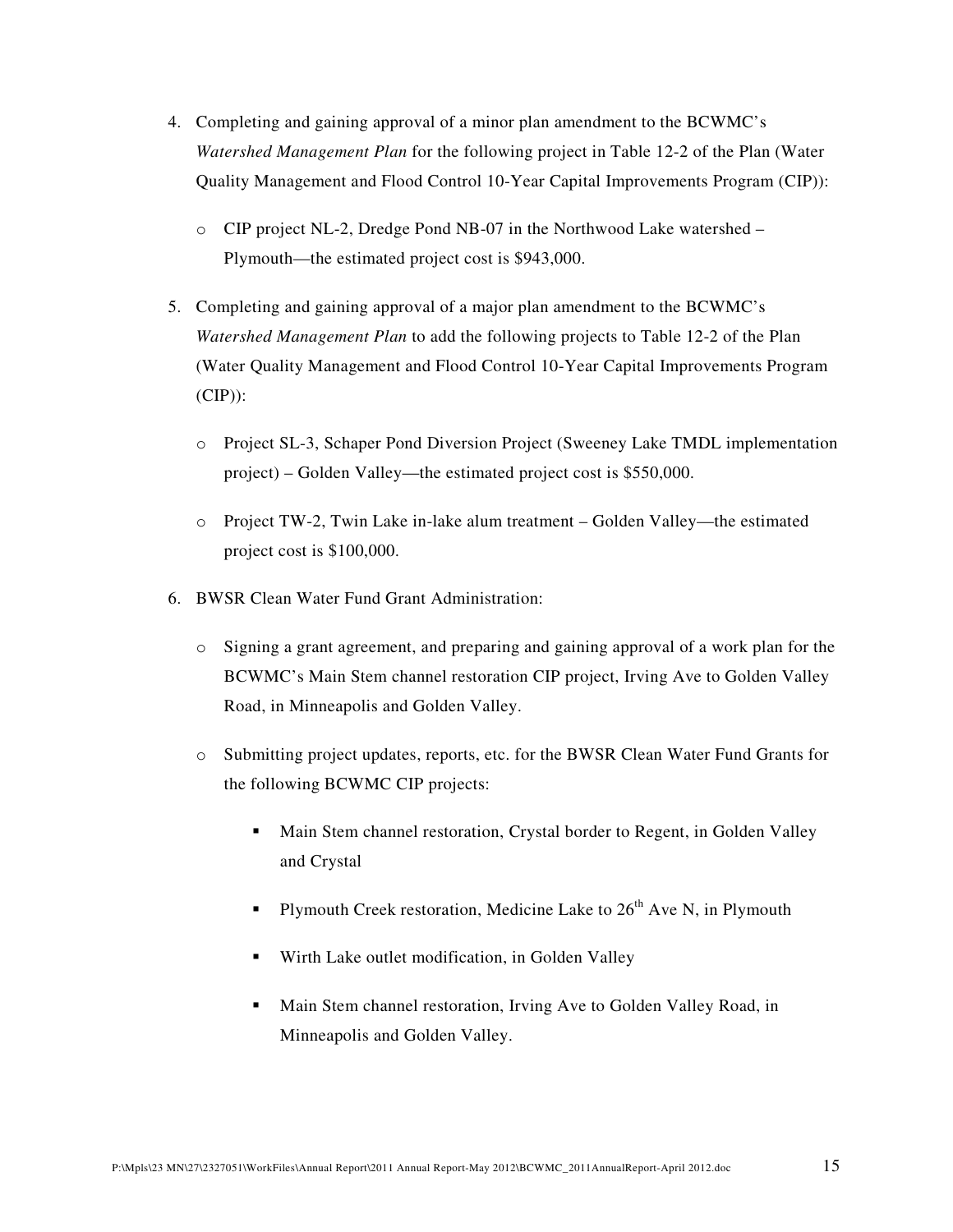- **Watershed Management Plan—**The BCWMC will implement its Capital Improvements Program and its annual water quality and flood control programs, as described in the BCWMC *Watershed Management Plan*.
- **Next Generation Watershed Management Plan—**In 2012, the BCWMC will begin the planning process for its Next Generation Watershed Management Plan. In 2012, the process will include notifying stakeholders, requesting information of stakeholders, holding the initial planning meeting, and additional issue identification.
- **Watershed-wide XP-SWMM Model**—The BCWMC will update the current Bassett Creek watershed hydrologic and hydraulic ( $H \& H$ ) models to XP-SWMM. Currently, the majority of the watershed hydrology is modeled by the HEC-1 program, and the creek hydraulics are modeled with the HEC-2 program. Small sections of the watershed have been updated to the XP-SWMM model where more detailed modeling has been needed. XP-SWMM incorporates hydrology and hydraulics and deals effectively with issues like backwater and more complex outlet structures.

The updated model will allow the Commission to evaluate the impact of structure modifications and other projects on the creek and other major waterbodies in the watershed. In the future, newer and/or more detailed XPSWMM models performed by others (e.g., the cities) could be integrated into the Commission's updated H & H model, further increasing the usefulness of the model to the Commission and the member cities. The updated  $H \& H$ model could also be used to help the Commission evaluate/understand potential flooding risks (e.g., spring snowmelt).

• **Watershed-wide P8 Water Quality Model**—The BCWMC will update the current Bassett Creek watershed water quality modeling. The water quality modeling of a significant portion of the watershed was completed with an older version of the P8 Model, with best management practice (BMP) information that is representative of the treatment conditions fifteen to twenty years ago. Some major subwatersheds have been updated to current land use and runoff drainage/BMP conditions when more detailed modeling was needed for Total Maximum Daily Load (TMDL) studies.

An updated P-8 water quality model will provide a key tool for the Commission to use in tracking the progress of the BCWMC and the MS4s towards TMDL implementation for impaired water bodies, not only within BCWMC, but also downstream of Bassett Creek. When projects are proposed and/or completed, the updated P8 model could be used to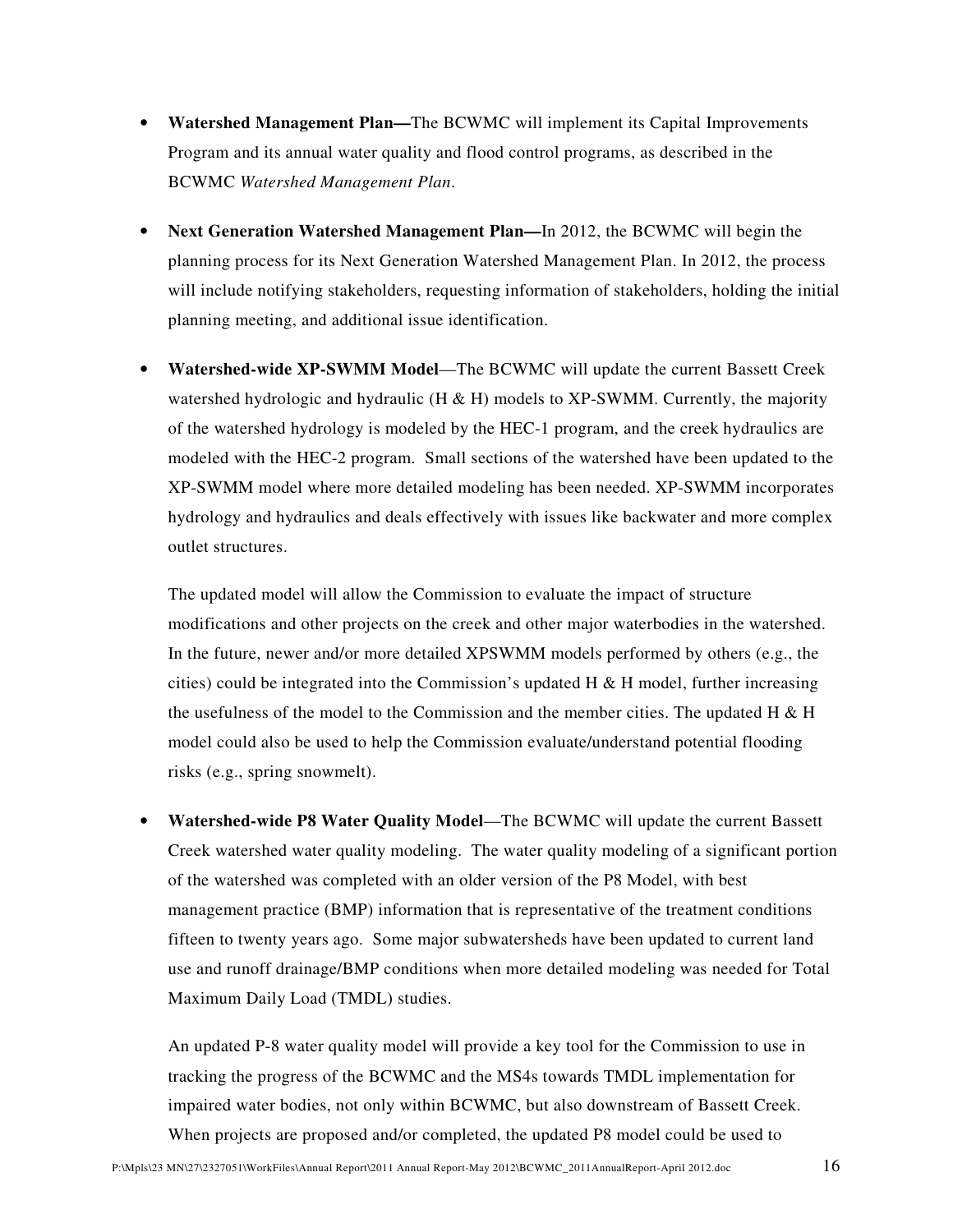estimate the loading reduction that will be achieved by the projects. An updated P8 model could also be used to evaluate the effect of proposed projects, such as projects that come under Commission review and Commission CIP projects. The member cities could also use the model to evaluate individual BMPs in their cities.

- **Water Quantity—**The BCWMC will perform its lake- and stream-gauging program. The lake-gauging program will encompass Medicine Lake, Sweeney Lake, Parkers Lake, Westwood Lake, Crane Lake (Ridgedale Pond), Northwood Lake, Bassett Creek Park Pond and Theodore Wirth Park Storage area upstream of the TH 55 control structure. Two readings per month will be taken during the period April 1 – September 30; one reading per month will be taken outside this period. The stream-gauging program will consist of periodically surveying stages or inspecting the creek during periods of high flow. The program also includes periodic surveys of benchmarks.
- **Watershed Inspections**—The BCWMC will perform its watershed construction-site inspection program. The inspections have proved valuable in correcting erosion- and sediment-control practices that are not in conformance with BCWMC policies.
- **Flood Control Project Inspection**—The BCWMC will perform its annual flood control project inspection program as set forth in the Bassett Creek Flood Control Project Operations and Maintenance Manual.
- **Municipal Plan Review**—This item includes BCWMC review of the member cities' local water management plans and plan amendments, and BCWMC review of adjacent WMO plans and plan amendments.
- **Water Quality—**Proposed water quality tasks for 2012 include performance of the following:
	- 1. *Bassett Creek Biotic Index Monitoring* **(3-year cycle)**: An assessment of the benthic invertebrates found in a stream provides a long-term assessment of its water quality. Benthic invertebrates will be collected from Plymouth Creek, the Sweeney Lake Branch, the North Branch and the Main Stem of Bassett Creek to evaluate its water quality and to detect changes in water quality over time. Hilsenhoff's Biotic Index (HBI) and the MPCAs IBI will be used to evaluate existing water quality and to assess changes.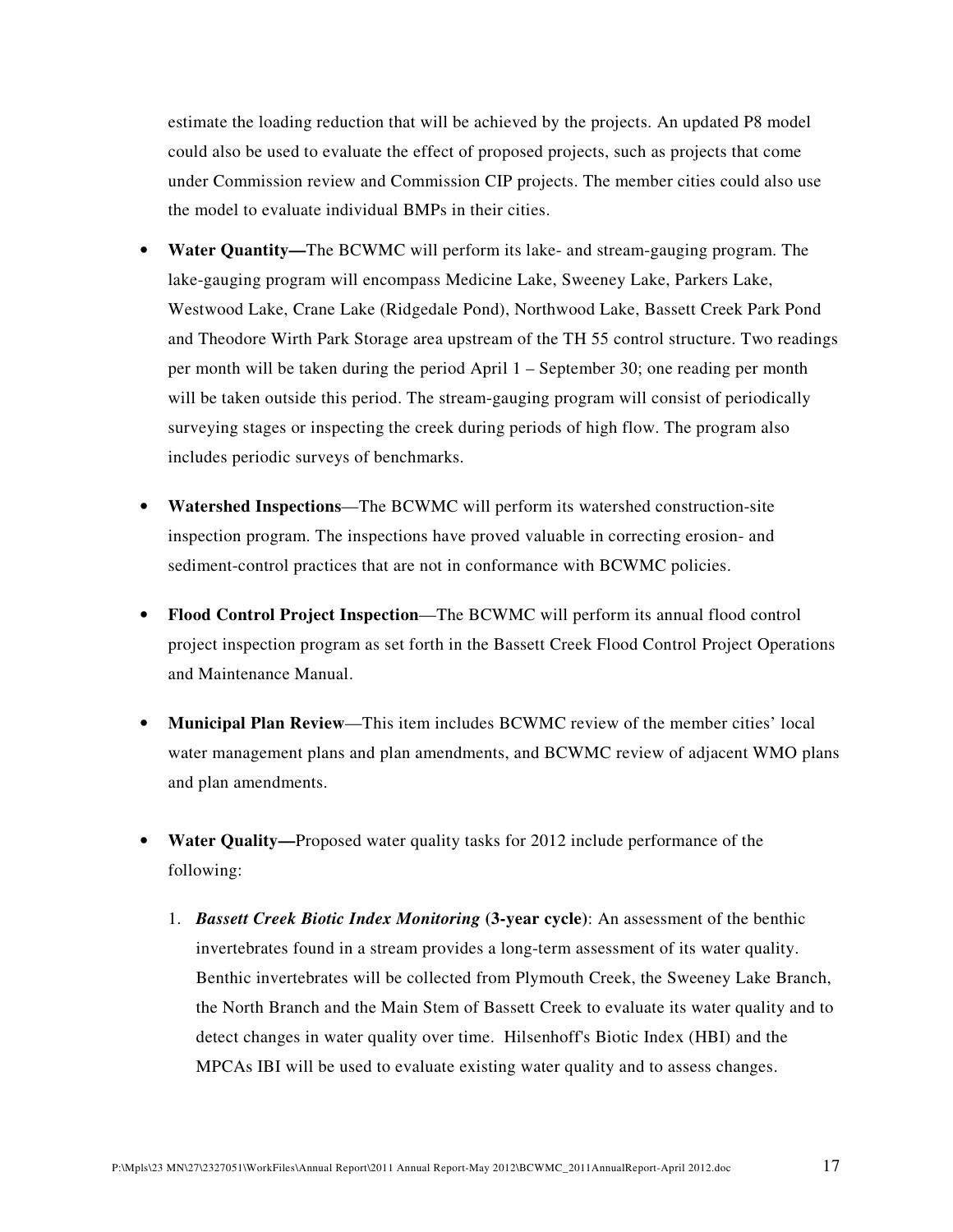- 2. *Citizens Assisted Monitoring Program (CAMP):* The program is managed by the Metropolitan Council Environmental Services (MCES). The lake-gauging program will include lake monitoring through CAMP. Volunteer citizens will monitor the following lakes in 2012: Twin Lake and Sweeney Lake in Golden Valley, two sites of Medicine Lake in the cities of Medicine Lake and Plymouth, Northwood Lake in New Hope, Westwood Lake in St. Louis Park, and Parkers Lake in Plymouth.
- 3. *Watershed Outlet Monitoring Program (WOMP):* The program will be managed by Metropolitan Council Environmental Services (MCES) and the Minneapolis Park and Recreation Board (MPRB). The BCWMC will provide up to \$5,000 financial support to MPRB for operating the station and will provide technical assistance to MCES for maintenance of the rating curve.
- 4. *Wirth Lake and Spring Lake* will be monitored by MPRB.
- 5. *River Watch Program:* The BCWMC will participate in the River Watch program managed by Hennepin County Environmental Services (HCES); one site on Bassett Creek will be sampled. HCES will provide a final report of the 2012 sampling results to the BCWMC.
- 6. *Stormwater flow monitoring and in-stream water quality monitoring* in the Medicine Lake and Northwood Lake watersheds will be performed by the City of Plymouth and Three Rivers Park District.
- **Development Reviews—**The BCWMC will review development proposals in the watershed for conformance to water quality and flooding policies.
- **Citizen Involvement—**The BCWMC will continue to encourage citizen participation at its monthly BCWMC meetings and at its Committee meetings. The meetings are noticed to the public and a meeting calendar is posted on the BCWMC's Web site.
- **Channel Maintenance Fund**—The BCWMC will continue to fund its Creek and Streambank Trunk System Maintenance, Repair and Sediment Removal Fund (the Channel Maintenance Fund). The BCWMC collects \$25,000 annually for the fund through an assessment paid by the member cities.
- **Flood Control Long-Term Maintenance Fund**—The BCWMC established a long-term maintenance fund to be used to repair structures associated with the BCWMC Flood Control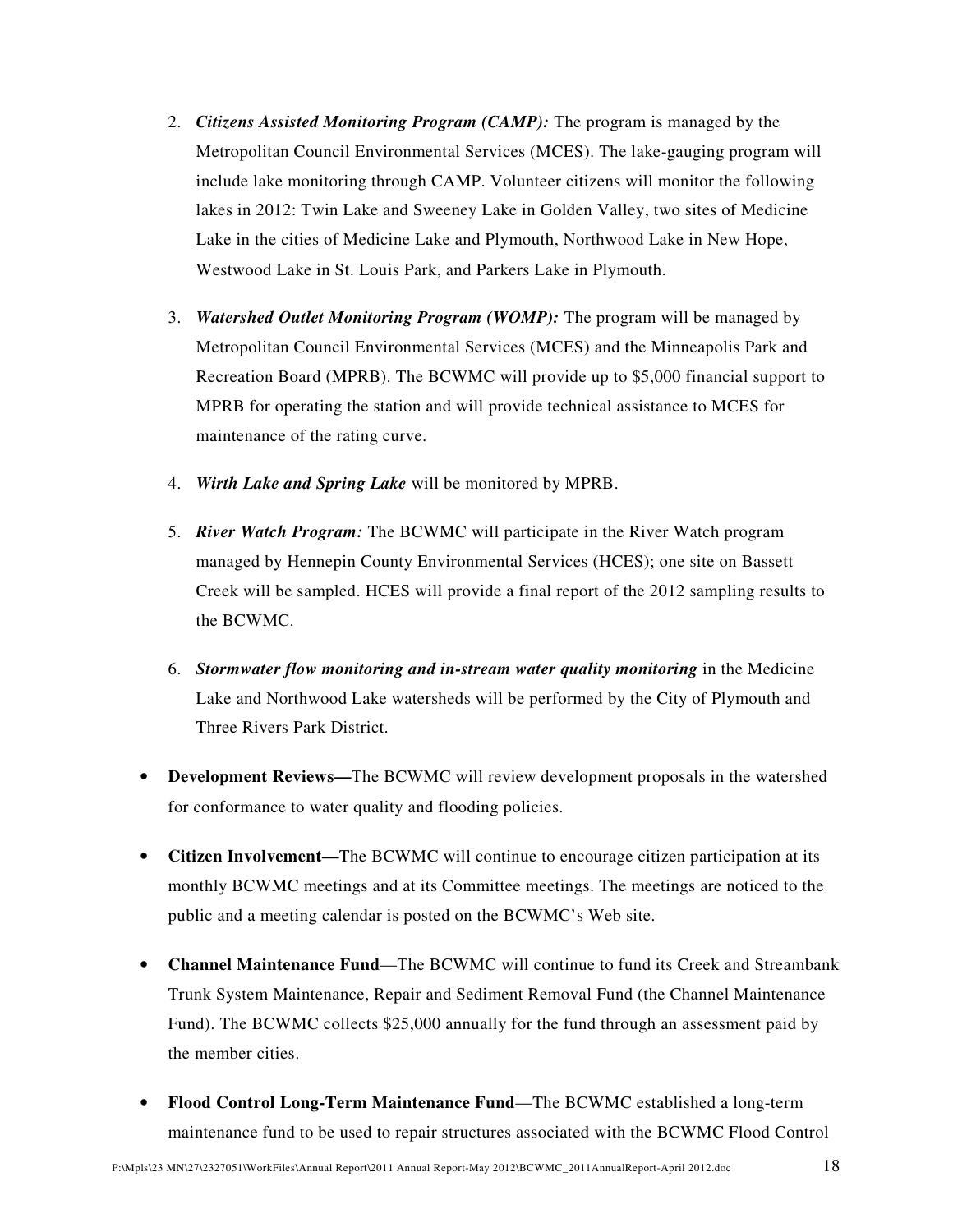Project. The BCWMC collects \$25,000 annually for the fund through an assessment paid by the member cities. The fund balance is not to exceed \$1 million.

- **Annual Report—**The BCWMC will prepare an annual report, submit the report to BWSR and member cities, and post it on the BCWMC Web site.
- **TMDL Implementation Reporting** The EPA approved the Wirth Lake TMDL on October 25, 2010, the Medicine Lake TMDL on February 8, 2011, and the Sweeney Lake TMDL on August 10, 2011. These TMDLs assigned categorical waste load allocations, which means a watershed approach is to be taken in implementing water quality improvement measures in these watersheds. In 2012, the BCWMC will begin tracking the implementation of the Medicine Lake, Sweeney Lake and Wirth Lake TMDLs. The BCMWC role will likely include the following tasks:
	- o Reporting on TMDL implementation activities to the MPCA.
	- o Estimating and reporting progress towards achieving the assigned wasteload allocations. The BCWMC's watershed P8 model, slated for completion in 2012, will be an essential tool for estimating reductions in phosphorus loading.
	- o Monitoring lake water quality on an annual basis. See "Water Quality" bullet above regarding monitoring of these lakes in 2012.
- **Bassett Creek Main Stem Biota and Fecal Coliform Listings, and Northwood Lake Nutrient/Eutrophication biological indicators (total phosphorus) Listing—**See Section C. 2011 Work Activities Completed, Watershed-wide TMDL. No work anticipated in 2012.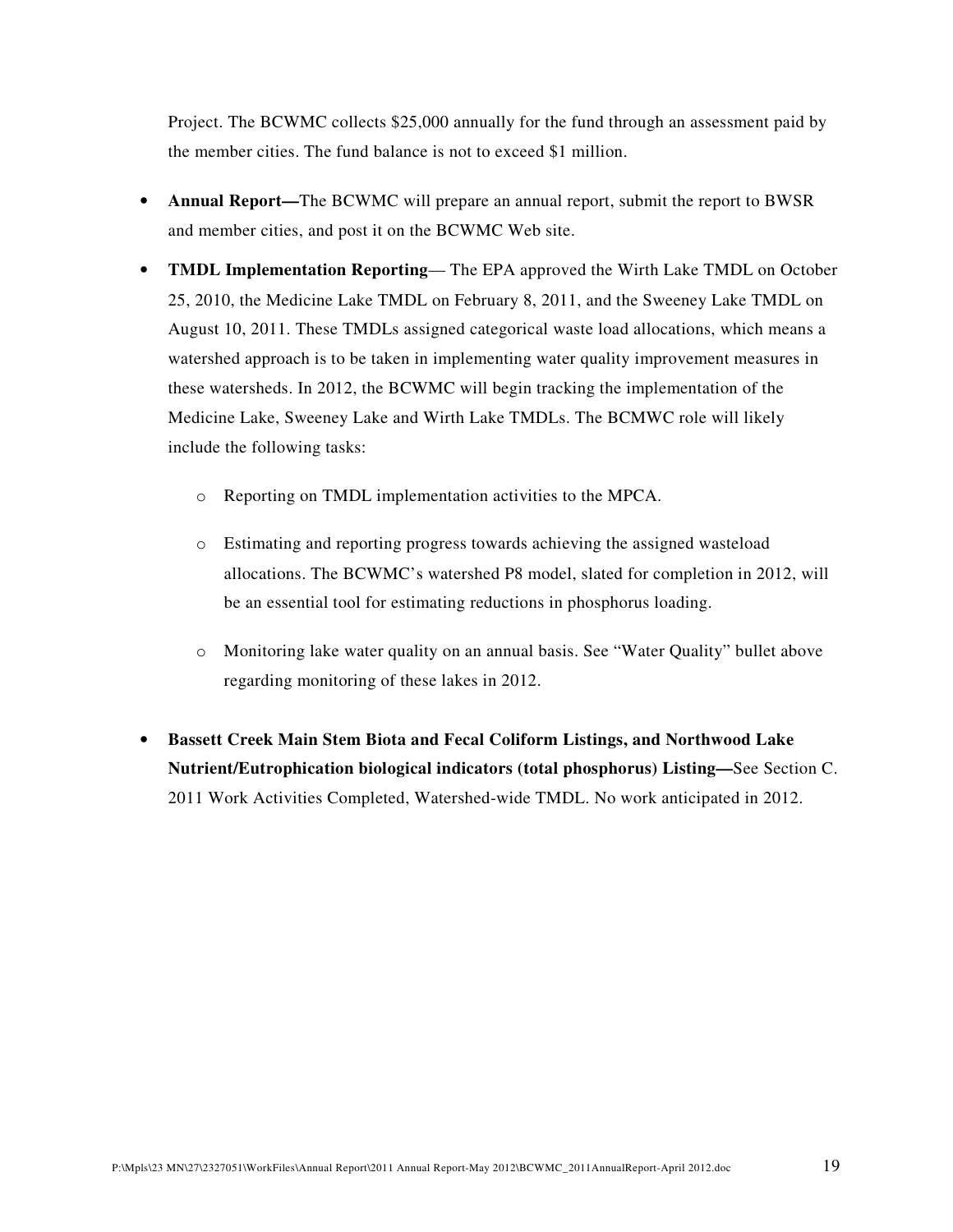## **E. 2011 BCWMC Project Reviews**

Two tables have been prepared that list development proposals and other plans that were reviewed by the BCWMC and/or its engineering consultant in 2011. The following table, *Plans Presented for BCWMC Review and Comment at Commission Meetings* includes development proposals and other plans that were reviewed and discussed during the BCWMC meeting. The second table, *Plans Presented for Administrative Review and Comment*, is a list of projects that were reviewed by the BCWMC's engineer in accordance with policies of the BCWMC.

|                   |                                                                                          | Date             |                                                  |                                                                                                                              | Date of<br><b>BCWMC</b> |
|-------------------|------------------------------------------------------------------------------------------|------------------|--------------------------------------------------|------------------------------------------------------------------------------------------------------------------------------|-------------------------|
| <b>Appl. Form</b> | <b>Project Name</b>                                                                      | <b>Submitted</b> | City                                             | <b>Comments</b>                                                                                                              | <b>Meeting</b>          |
| $2011 - 1$        | Golden Valley 2011<br>Pavement Mgmt Proj.                                                | 1/19/11          | Golden Valley                                    | Conditional approval,<br>Public road                                                                                         | 2/17/11                 |
| 2008-28           | 9209 40 1/2 Avenue<br><b>Compensating Storage</b>                                        | 2/2011           | New Hope                                         | City reported that<br>compensating storage has<br>been provided at<br>Northwood Lake in<br>accordance to variance<br>request | 3/17/11                 |
| $2011 - 10$       | Tennant Co. Research<br><b>Facility Improvements</b>                                     | 6/28/11          | Golden Valley                                    | Conditional approval,<br>Industrial facility                                                                                 | 7/21/11                 |
| 2011-11           | <b>General Mills Parking</b><br>Lot Expansion                                            | 8/2011           | Golden Valley                                    | Conditional approval,<br>Commercial expansion                                                                                | 8/18/11                 |
| 2011-13           | <b>Draft Bassett Creek</b><br>Regional Trail Master<br>Plan (Three Rivers<br>Park Dist.) | 8/2011           | Crystal<br>Golden Valley<br>New Hope<br>Plymouth | Comments provided to<br>Three Rivers Park Dist.<br>Public Trail                                                              | 8/18/11                 |
| 2011-12           | Canadian Pacific<br>Railway Bridge<br>Replacement                                        | 8/10/11          | Minneapolis                                      | Conditional approval<br><b>Bridge across Bassett</b><br>Creek                                                                | 9/15/11                 |
| 2011-14A          | <b>Crossroads Commons</b><br>(Frontage Rd., site<br>work)                                | 8/30/11          | Plymouth                                         | Conditional approval,<br>Public-Roads,<br>Commercial                                                                         | 9/15/11                 |
| $2011 - 14B$      | <b>Crossroads Commons</b><br>(Senior housing)                                            | 8/30/11          | Plymouth                                         | Conditional approval,<br><b>High Density Residential</b>                                                                     | 9/15/11                 |
| $2011 - 15$       | 1200 Angelo Drive<br>Shoreline Restoration                                               | 8/31/11          | Golden Valley                                    | Approval, Residential<br>shoreline restoration                                                                               | 9/15/11                 |
| 2012-5            | Bottineau Transitway<br><b>Scoping Document</b><br>(draft EIS)                           | 1/6/12           | Golden Valley<br>Minneapolis<br>Robbinsdale      | Comments provided to<br>Hennepin County<br><b>Public Transportation</b>                                                      | 1/19/12                 |

#### **Plans Presented for BCWMC Review and Comment at Commission Meetings**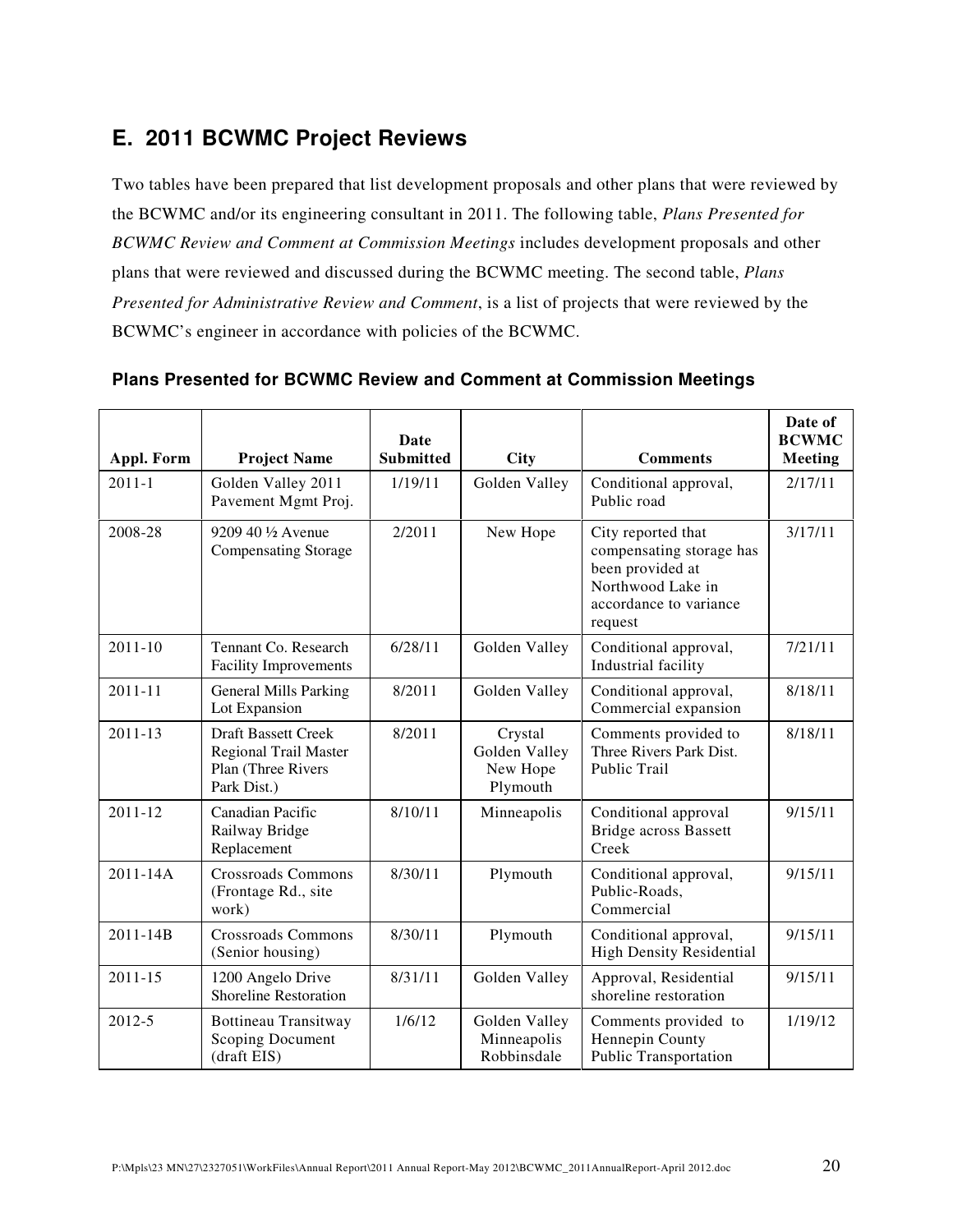| <b>Appl. Form</b> | <b>Project Name</b>                                                                 | <b>Date</b><br><b>Submitted</b> | <b>City</b>   | <b>Type</b>                            |
|-------------------|-------------------------------------------------------------------------------------|---------------------------------|---------------|----------------------------------------|
| 2010-18           | Wirth Lake Improvements: Phase II                                                   | 12/30/10                        | GV            | Public-Park                            |
| 2010-19           | I-494 Expansion SP 2785-330 EAW                                                     | 1/2011                          | Ply           | Public-Street                          |
| $2011 - 1$        | Golden Valley 2011 Pavement Management<br>Project                                   | 1/19/11                         | GV            | Public-Roads                           |
| $2011 - 2$        | Golden Valley Little League baseball flds                                           | 2/24/11                         | GV            | Public-Park                            |
| 2011-3            | Venture Bank                                                                        | 2/25/11                         | GV            | Commercial                             |
| 2011-4            | Plymouth Business Center Parking Exp.                                               | 2/25/11                         | Ply           | Commercial                             |
| $2011 - 5$        | Wayzata Middle School Improvements                                                  | 3/28/11                         | Ply           | Public-School                          |
| $2011 - 6$        | Annapolis Lane Improvements                                                         | 4/20/11                         | Ply           | Public Roads                           |
| 2011-7            | Zachary Park Playfield Hockey Rink                                                  | 4/15/11                         | Ply           | Public Park                            |
| $2011 - 8$        | St. Louis Park Pavement Mgmt. Area 7                                                | 4/25/11                         | <b>SLP</b>    | Public Roads                           |
| 2011-9            | MCES 1-GV-461 Interceptor Rehab.                                                    | 6/29/11                         | GV            | Utility                                |
| 2011-10           | Tennant Co. Research Facility Improv.                                               | 6/28/11                         | GV            | Commercial                             |
| 2011-11           | General Mills Parking Lot Expansion                                                 | 8/2011                          | GV            | Commercial                             |
| 2011-12           | Canadian Pacific Bridge Reconstruction                                              | 8/10/11                         | <b>MPLS</b>   | Railway                                |
| 2011-13           | Bassett Creek Regional Trail Master Plan                                            | 8/2011                          | Ply NH Cry GV | Public Trail                           |
| 2011-14A          | Crossroads Commons Front.Rd/Site Work                                               | 8/30/11                         | Ply           | Public-Road                            |
| 2011-14B          | Crossroads Commons Senior Housing                                                   | 8/30/11                         | Ply           | <b>High Density</b><br>Residential     |
| 2011-15           | 1200 Angelo Drive                                                                   | 8/31/11                         | GV            | Residential                            |
| 2011-16           | Cornerstone Church Site Improvements                                                | 9/07/11                         | <b>Cry</b>    | Institutional                          |
| 2011-17           | North Tyrol Park Improvements                                                       | 9/08/11                         | GV            | Public-Park                            |
| 2011-18           | 10 <sup>th</sup> Ave. N./Mendelssohn Ave. N.<br>Grading/Public Work Maint. Improve. | 9/08/11                         | GV            | Public-Public<br><b>Works Facility</b> |
| 2011-19A          | 10600 Wayzata Blvd. Site Cleanup                                                    | 9/26/11                         | Mtka          | Commercial<br>Clean up                 |
| 2011-20           | <b>CVS</b> Pharmacy                                                                 | 9/22/11                         | NH            | Commercial                             |
| 2011-21           | Hazelden Center Site Expansion                                                      | 9/28/11                         | Ply           | Institutional                          |
| 2011-22           | Bassett Creek Restoration: Wisconsin Ave to<br>Crystal (CIP - 2011CR)               |                                 | GV            | Public - stream<br>bank restoration    |
| 2011-23           | Highway 55 Corporate Center                                                         | 11/9/11                         | Ply           | Ind./Com.                              |
| 2011-24           | Process Displays Parking Lot                                                        | 11/11/11                        | NH            | Ind./Com.                              |
| 2012-5            | <b>Bottineau Transitway Scoping Document</b><br>(Draft EIS)                         | 1/6/12                          | GV, Mpls, Rob | Public                                 |

### **Plans Presented for 2011 BCWMC Administrative Review and Comment**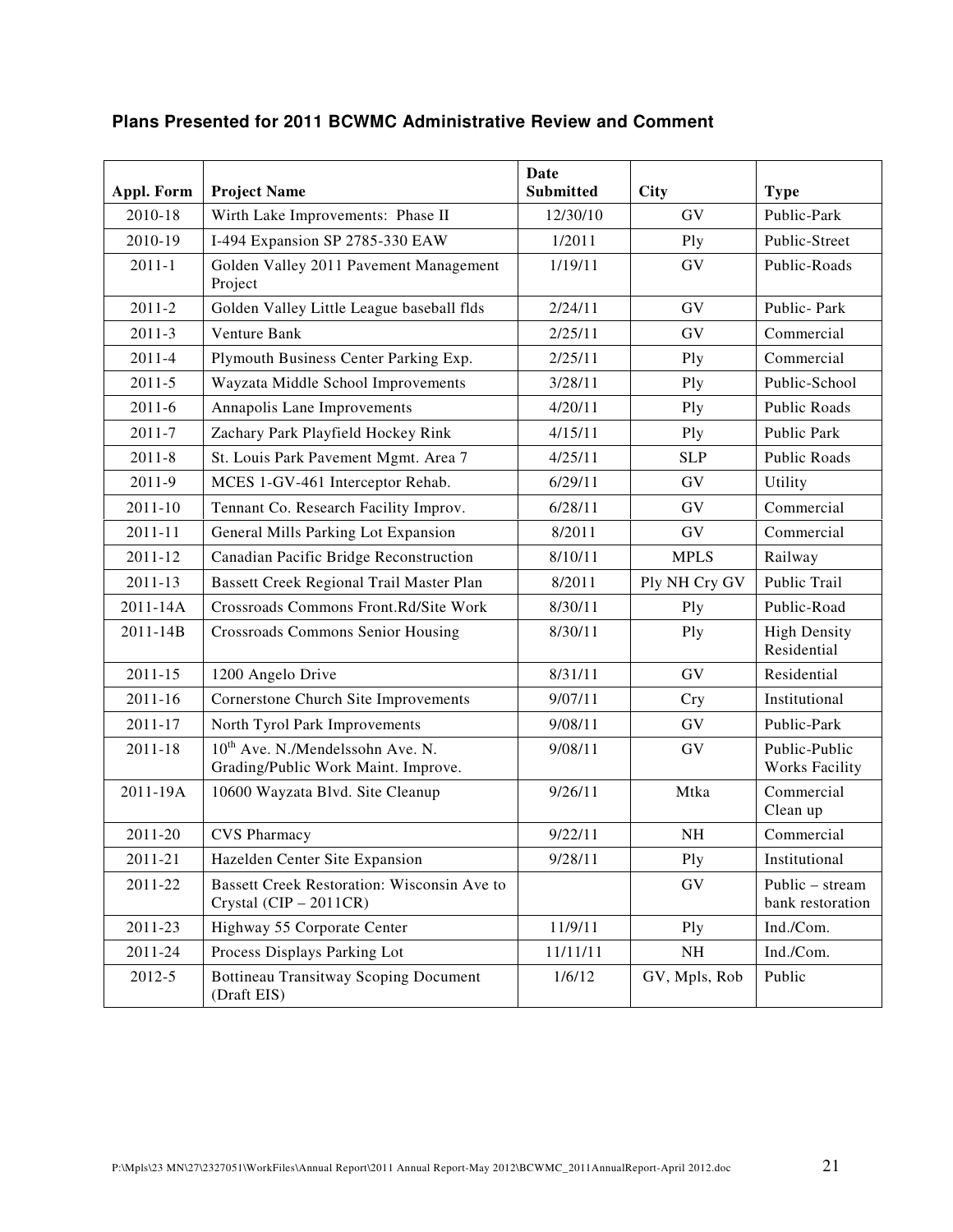## **F. 2011 Water Quality Monitoring Data and Studies**

The following water quality monitoring and water quality studies were performed:

- **Westwood Lake and Crane Lake Water Quality Study**—The BCWMC performed detailed lake monitoring of Westwood Lake in St. Louis Park and Golden Valley, and Crane Lake in Minnetonka. Samples were collected on six occasions from one representative location on each lake (i.e., the deepest location in each lake basin). Dissolved oxygen, temperature, specific conductance, pH, oxidation reduction potential and Secchi disc transparency (Secchi depth) were measured in the field and water samples were analyzed in the laboratory for total phosphorus, soluble reactive phosphorus, total nitrogen, and chlorophyll *a*. BCWMC staff performed the sampling and analysis of water quality parameters. BCWMC staff also collected and analyzed phytoplankton and zooplankton samples. BCWMC prepared the report *2011 Lake Water Quality Study – Westwood Lake and Crane Lake* (January 2012). The report is also available on the BCWMC Web site (http://www.bassettcreekwmo.org).
- **Twin Lake Phosphorus Internal Loading Investigation**—The BCWMC performed an investigation of Twin Lake phosphorus internal loading. Water quality samples were collected from the deepest location of the lake on two occasions during winter, February and March 2009 and 2010. Dissolved oxygen, temperature, specific conductance, pH, and oxidation reduction potential (ORP) were measured in the field and water samples were analyzed in the laboratory for total phosphorus and soluble reactive phosphorus. BCWMC staff performed the sampling and a contract laboratory analyzed the samples. Sediment core samples were collected from three locations during May. The sediment cores were approximately 1 foot in depth and were sliced into five or six sections. Each section was analyzed for mobile and organic bound phosphorus. BCWMC staff collected and analyzed the samples. BCWMC staff collected and analyzed the samples. The BCWMC prepared the report *Twin Lake Phosphorus Internal Loading Investigation* (March 2011).
- **Citizens Assisted Lake Monitoring Program (CAMP)—** The BCWMC participated with the Metropolitan Council Environmental Services (MCES) in its citizen-assisted lakemonitoring program (CAMP). In 2011, citizen volunteers monitored the following lakes: Twin Lake and two sites on Sweeney Lake in Golden Valley, Northwood Lake in New Hope, two sites on Medicine Lake in Medicine Lake and Plymouth, Hidden Lake in Plymouth, Westwood Lake in St. Louis Park. For results of the 2010 CAMP, see *2010 Study of the*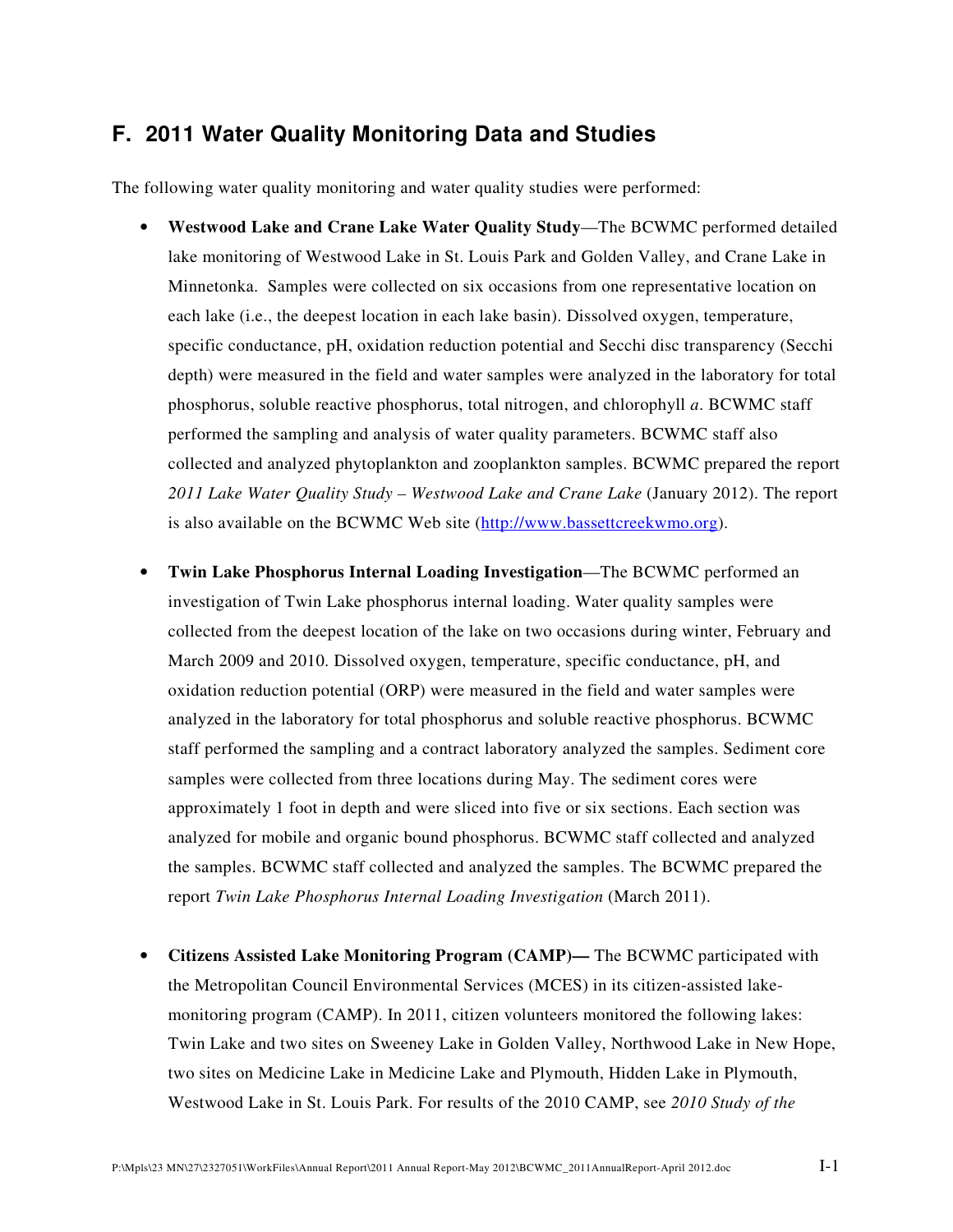*Water Quality Of 185 Metropolitan Area Lakes (*Met Council, November 2011) [the report on the 2011 CAMP is not yet available]. The report is also available on the Metropolitan Council Web site: http://www.metrocouncil.org/environment/RiversLakes/Lakes/index.htm.

- **Detailed stream monitoring at Bassett Creek WOMP station**—Stream monitoring was performed in cooperation with the Metropolitan Council Environmental Services (MCES) and the Minneapolis Park and Recreation Board (MPRB) as part of the stream monitoring and watershed outlet monitoring program (WOMP). See the MCES Web site for additional information: http://www.metrocouncil.org/environment/RiversLakes/index.htm.
- **Wirth Lake and Spring Lake Monitoring Data and Bassett Creek WOMP Data**—The Minneapolis Park & Recreation Board (MPRB) monitored the water quality of Wirth Lake and Spring Lake in 2011. The MPRB managed the Bassett Creek WOMP station. The MPRB's *2011 Water Resources Report* is not yet available. It will be available at the Minneapolis Park & Recreation Board Web site at: http://www.minneapolisparks.org/default.asp?PageID=791.
- **Medicine Lake—**The City of Plymouth and Three Rivers Park District (TRPD) monitored Medicine Lake. The 2011 results are included in the *City of Plymouth Water Quality Monitoring Report, Prepared for City of Plymouth, 2011* (Three Rivers Park District), which is available at the City of Plymouth's Web site at: http://www.plymouthmn.gov/Modules/ShowDocument.aspx?documentid=432
- **Parkers Lake—**The City of Plymouth and Three Rivers Park District (TRPD) monitored Parkers Lake. The 2011 results are included in the *City of Plymouth Water Quality Monitoring Report, Prepared for City of Plymouth, 2011* (Three Rivers Park District), which is available at the City of Plymouth's Web site at: http://www.plymouthmn.gov/Modules/ShowDocument.aspx?documentid=432
- **Stormwater flow monitoring and in-stream water quality monitoring** in the Medicine Lake and Parkers Lake watersheds was performed by the City of Plymouth and Three Rivers Park District (TRPD). The 2011 results are included in the *City of Plymouth Water Quality Monitoring Report, Prepared for City of Plymouth, 2011* (Three Rivers Park District), which is available at the City of Plymouth's Web site at:

http://www.plymouthmn.gov/Modules/ShowDocument.aspx?documentid=432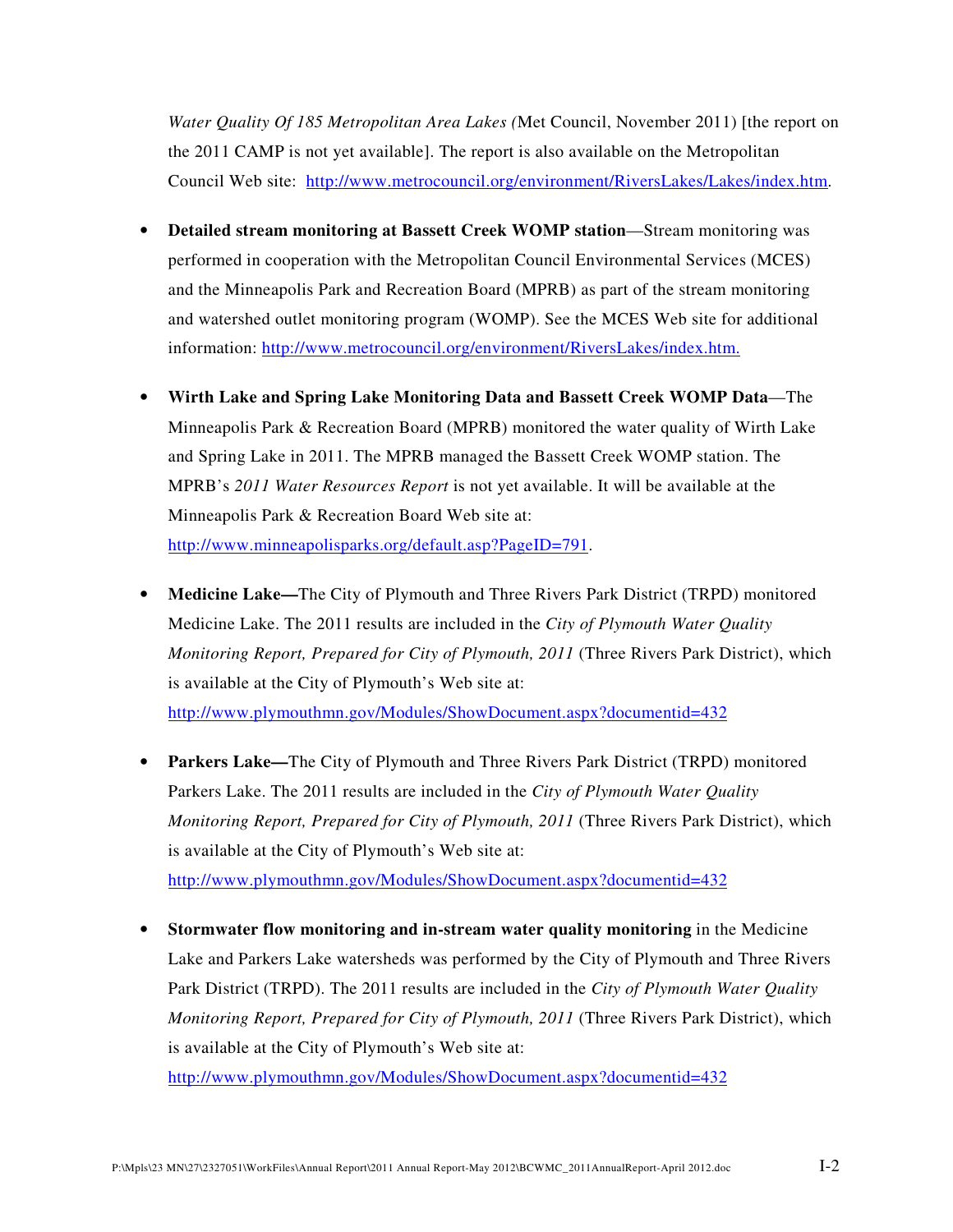- **River Watch Program**—The BCWMC continues to support the Hennepin County Environmental Services' River Watch Program. The program began in 1995 and uses volunteers to conduct biological monitoring as a means of monitoring water quality. The grading scale used in River Watch takes into account three major biotic indices used routinely in biological monitoring programs:
	- o The Family Biotic Index, which measures the overall community of invertebrates and their tolerance to pollution levels. The scale ranges from 0 to 10 with the lower values indicating high sensitivity and good water quality if present.
	- o EPT, which stands for Ephemeroptera, Plecoptera, and Trichoptera, or mayflies, stoneflies, and caddisflies. These three families include the most sensitive individuals and are looked at for indications of presence or absence. Higher scores indicate better water quality.
	- $\circ$  The number of families, which measures the overall abundance of families or total diversity of family units. Again, with this index, the higher the number the better.

Students have been monitoring Bassett Creek since 1999. There was one River Watch site in the Bassett Creek watershed in 2011 – site GM, which is located on Betty Crocker Drive in the City of Golden Valley. The report *Hennepin County River Watch 2011* is available online at:

http://www.hennepin.us/portal/site/HennepinUS/menuitem.b1ab75471750e40fa01dfb47ccf06 498/?vgnextoid=04eafcb677d33210VgnVCM10000049114689RCRD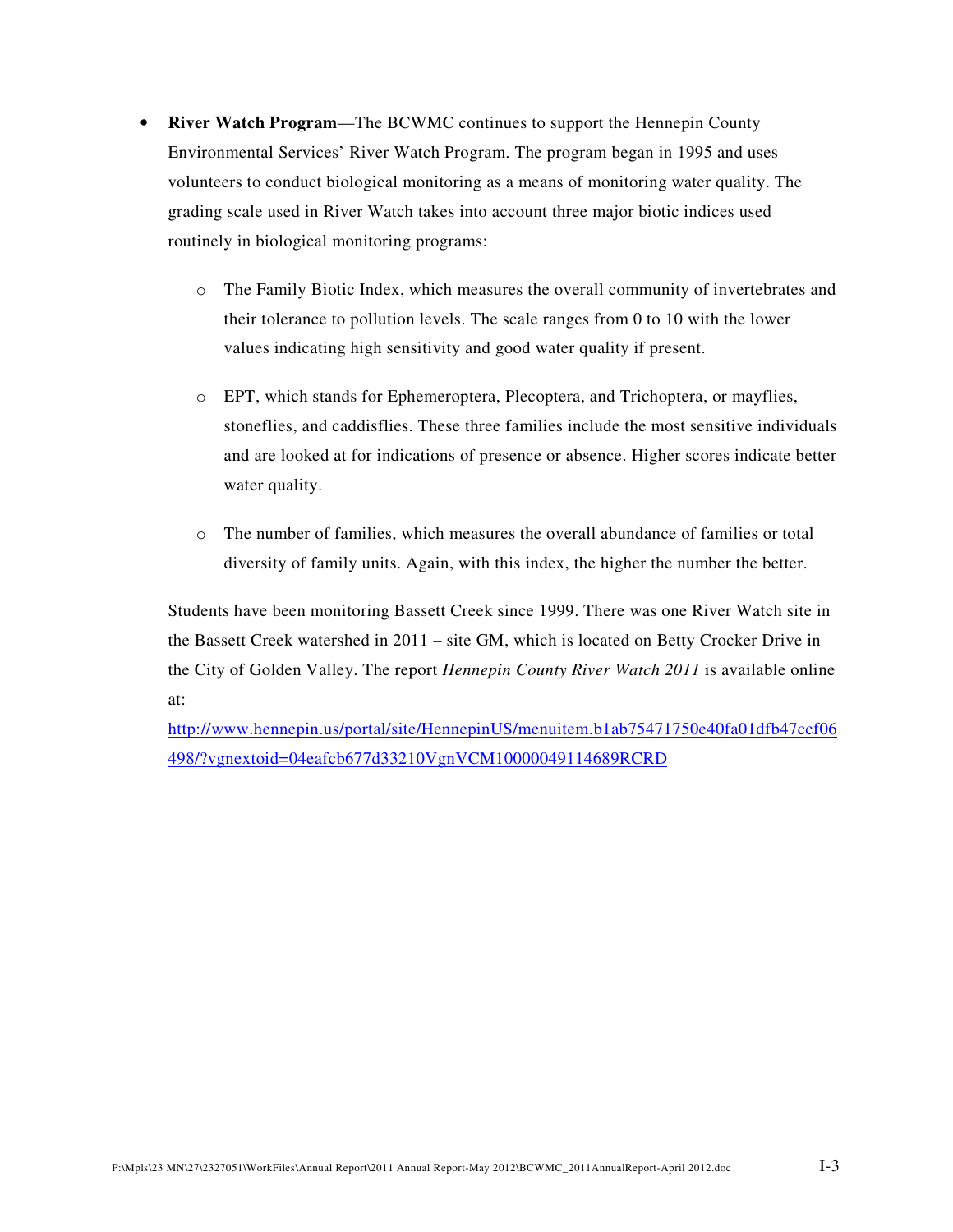## **G. Local Plan Adoption**

The following table shows the status of the surface water management plan preparation for each municipality.

| Municipality   | <b>Local Plan Status</b> | <b>Comments</b>                                                                                                                                                                                                                                                                          |
|----------------|--------------------------|------------------------------------------------------------------------------------------------------------------------------------------------------------------------------------------------------------------------------------------------------------------------------------------|
| Crystal        | Completed                | Local plan was approved by the BCWMC in<br>January 2010. Resolution 10-02.                                                                                                                                                                                                               |
| Golden Valley  | Completed                | Revised plan was approved by the BCWMC in<br>September 2008. Resolution 08-06.                                                                                                                                                                                                           |
| Medicine Lake  | Completed                | Local plan was approved by the BCWMC in<br>January 2010. Resolution 10-05.                                                                                                                                                                                                               |
| Minneapolis    | Completed                | Local plan was approved by the BCWMC in<br>September 2006. Resolution 2006-04.                                                                                                                                                                                                           |
| Minnetonka     | Completed                | Revised local plan was approved by the BCWMC in<br>September 2008. Resolution 08-05.                                                                                                                                                                                                     |
| New Hope       | Completed                | Revised plan was approved by the BCWMC in<br>October 2008. Resolution 08-08.                                                                                                                                                                                                             |
| Plymouth       | Completed                | Local plan conditionally approved by the BCWMC<br>in February 1999. Resolution 99-3. Revised plan<br>was approved by the BCWMC in November 2008.<br>Resolution 08-09.                                                                                                                    |
| Robbinsdale    | Completed                | Local plan was approved by the BCWMC in<br>October 1996; reconfirmed in April 1997.<br>Resolution 97-5. Local plan was reviewed as part of<br>the city's comprehensive plan review in 2008.<br>Revised plan was submitted to the BCWMC for<br>review in December 2009. Resolution 10-04. |
| St. Louis Park | Completed                | Revised plan was approved by the BCWMC in<br>September 2009. Resolution 09-06.                                                                                                                                                                                                           |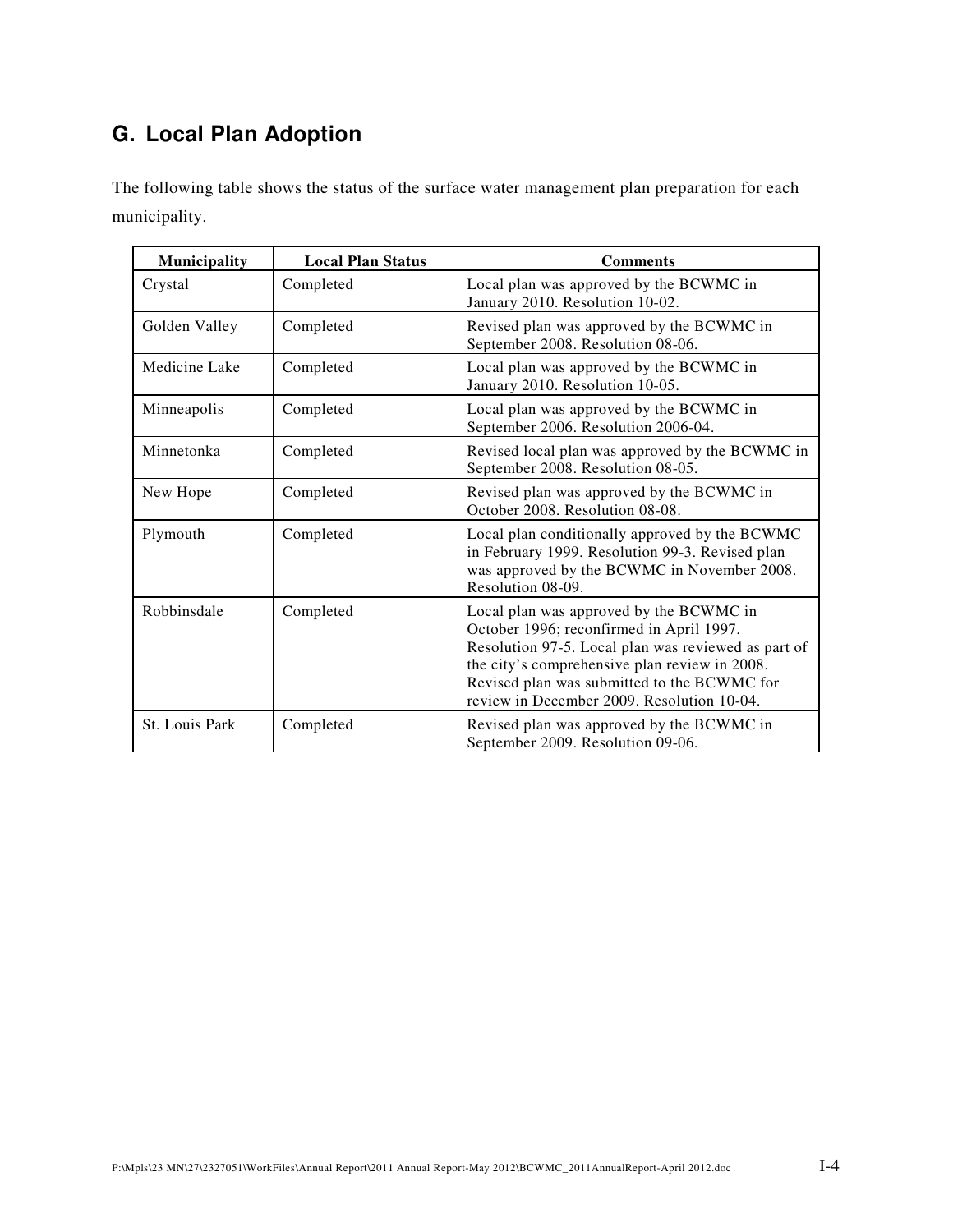## **H. Watershed Communication/Public Education**

In accordance with Minnesota Rules, Chapter 8410.0100, Subpart 4, the BCWMC utilized the following information sources for providing information to the general public:

- **Improvements and Development Requirements—**The report *Requirements for Improvements and Development Proposals*, prepared by the BCWMC (2008), is posted for use and reference on the BCWMC's Web site at http://www.bassettcreekwmo.org/require/2008\_Requirements/2008RequirementsTOC.htm.
- **Web Site—**The BCWMC maintained information on its Web site throughout 2011. In 2011, there were approximately 159,498 visits, or 436 per day, and up from 87,538 visits in 2010. A copy of the Web site Usage Report from January 1, 2011, through December 31, 2011, is included in the appendices. The BCWMC's meeting calendar is on the Web site to inform the public of the Commission and Committee meetings. The address for the Bassett Creek Watershed Management Commission web site is http://www.bassettcreekwmo.org.
- **BCWMC Meeting Packet—** Each month in 2011 the BCWMC posted online meeting packets on its Web site and mailed a hard copy of the monthly meeting packets to approximately 20 interested parties. The packets included the BCWMC meeting agenda, meeting minutes, and meeting materials such as various correspondence items and other documents pertaining to the meeting agenda.
- **Communications Coordination—**The BCWMC will continue to implement a public information plan as recommended by the Policy and Citizens Advisory Groups at its November 13, 2001, special meeting.
- **Publications—**The Commission published its public hearing notices in a variety of Twin Cities metro-area publications including *Finance & Commerce*, *Sun Sailor*, and *Lakeshore Weekly News*.
- **Metro WaterShed Partners—**The BCWMC participated as a member of the Metro WaterShed Partners as a general supporter of the program and also as a supporter of the Metro Clean Water Minnesota Media Campaign. Metro Watershed Partners maintains a listserve and a Web site as forums for information sharing, holds monthly meetings for members to collaborate, and displays an exhibit at the State Fair to educate the public about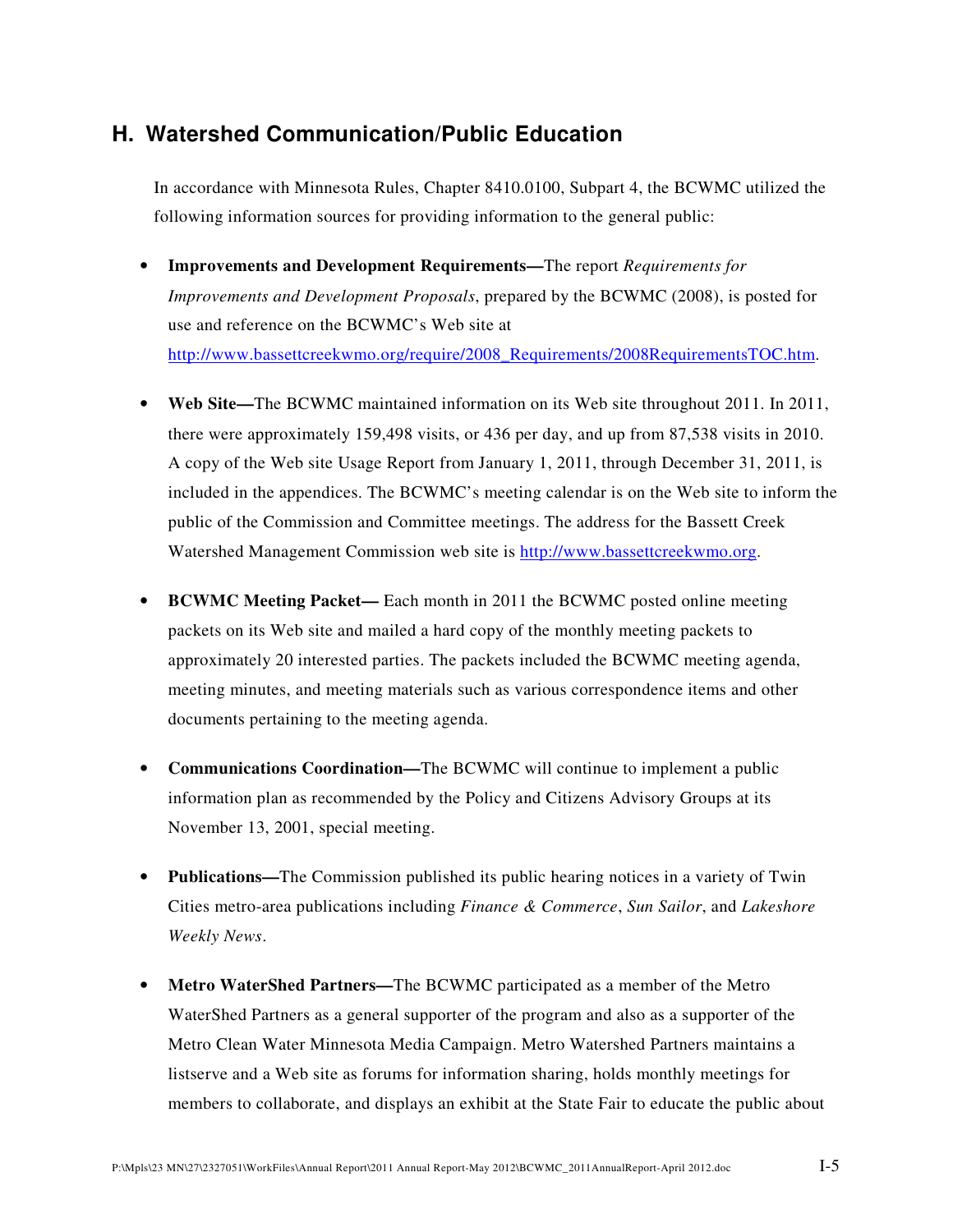watersheds. The Clean Water Minnesota Media Campaign is a stormwater education collaboration that develops and delivers stormwater educational materials to a broad audience through television, radio, and billboard campaigns as well as through its Web site www.cleanwatermn.org**.**

## **I. Professional Services Proposal**

In accordance with Minnesota Statutes, Section 103B.227, Subdivision 5, the BCWMC solicited letters of interest in 2010 for legal and engineering technical consulting services and therefore had no requirement to solicit letters of interest in 2011.

## **J. Assessment of Changes in Fund Balance**

A discussion of the fund balance is included in the BCWMC's annual financial audit report. A copy of the annual audit report is available in the Financial Information section of the Bassett Creek Watershed Management Commission's Web site at http://www.bassettcreekwmo.org.

## **K. Wetland Conservation Act/Wetland Banking Program**

**1991 Wetland Conservation Act—**The interim program of the 1991 Wetland Conservation Act was effective through December 31, 1993. On January 1, 1994, the permanent program of the 1991 Wetland Conservation Act became effective. Each municipality was required to designate the local government unit (LGU) responsible for administrating the interim program and the permanent program of the 1991 Wetland Conservation Act. The following table indicates the local governmental unit for each municipality.

| <b>Municipality</b> | Permanent Program (Effective 1/1/94) |
|---------------------|--------------------------------------|
| Crystal             | Crystal                              |
| Golden Valley       | Golden Valley                        |
| Medicine Lake       | <b>BCWMC</b>                         |
| Minneapolis         | Minneapolis                          |
| Minnetonka          | Minnetonka                           |
| New Hope            | New Hope                             |
| Plymouth            | Plymouth                             |
| Robbinsdale         | <b>BCWMC</b>                         |
| St. Louis Park      | <b>BCWMC</b>                         |

BCWMC = Bassett Creek Watershed Management Commission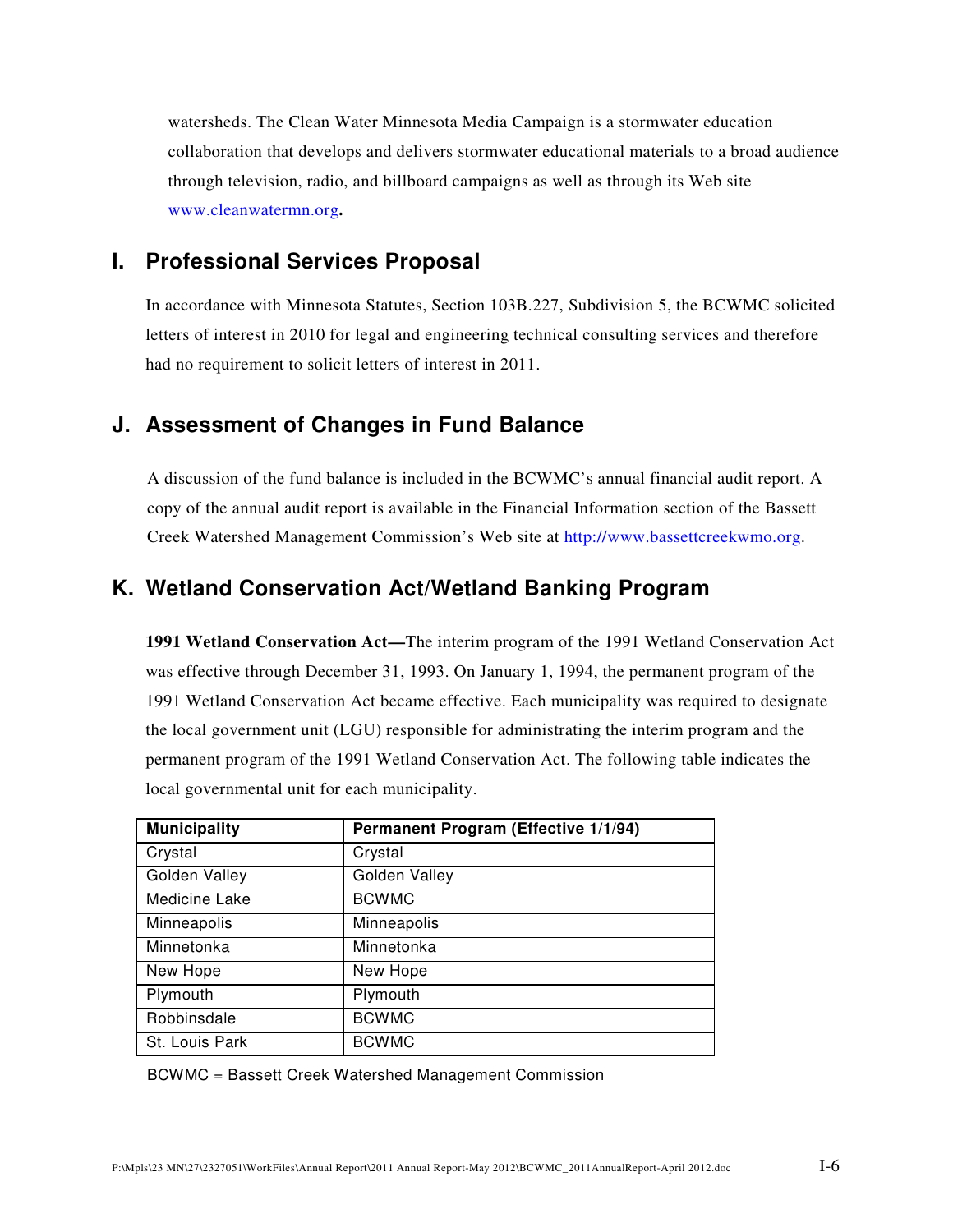In 2011, the BCWMC submitted to BWSR its WCA annual report covering all 2010 WCArelated activities.

**Wetland Mitigation Policy—**The BCWMC's wetland mitigation policy specifies that filling or developing existing lakes and wetlands require an evaluation of the benefits of the wetland for stormwater storage, water quality enhancement, and wildlife habitat, as well as the development of a plan to mitigate the loss of those benefits somewhere in the affected municipality.

**Wetland Banking Program—**The BCWMC has not adopted a wetland banking program.